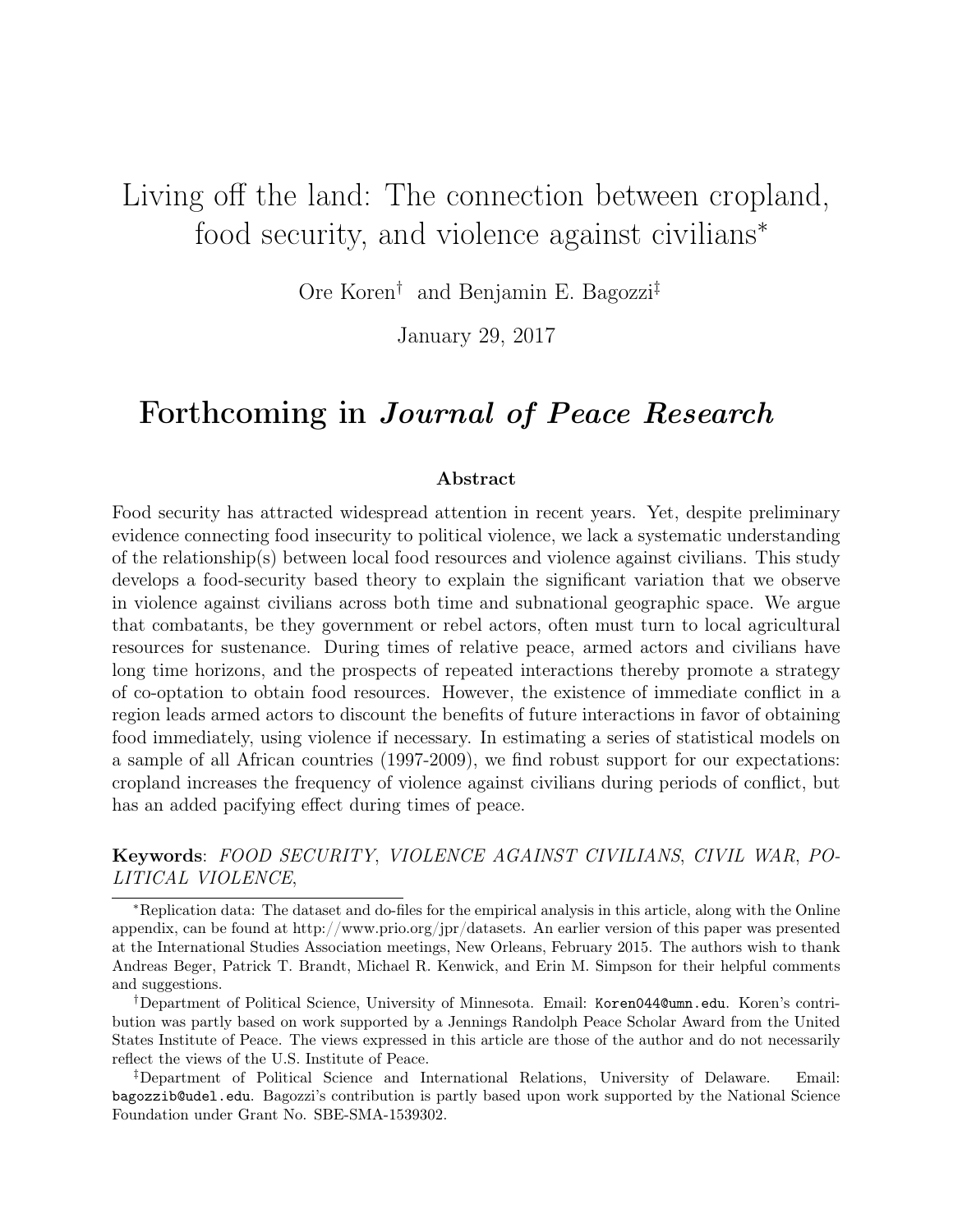This article conducts the first systematic study of food access-motivated violence against civilians in Africa. We show that violence against civilians can often be attributed to food security-related concerns. In periods and locations that lack active fighting between government and rebel forces, we contend that armed actors and civilians each have relatively long time horizons, and that the prospects of repeated interactions compel armed actors to pursue a strategy of co-optation—and to avoid the use of violence—during their efforts to obtain food access from civilians. However, the existence of active civil conflict in a region dramatically reduces these horizons. This leads armed actors and civilians to discount the benefits of future interactions, making violence the preferred strategy to secure food access from civilians.

The argument that civil conflict affects violence against civilians is not new: Valentino, Huth & Balch-Lindsay (2004) estimate that civil, international, and colonial wars have killed between 13-26 million civilians since 1945. Yet, more recent data on local violence against civilians in Africa from the Armed Conflict Location and Event Dataset (ACLED Raleigh et al., 2010)—which we discuss in detail below and in the Online appendix—reveals a number of unanticipated trends. Namely, in comparing one sided violence across observations classified as civil conflict and non-civil conflict at the (i) African country-year level and (ii) 0.5 x 0.5 decimal degree African grid cell-year level in our Online appendix, we find that the majority of all acts of violence against civilians occur in African countries and cells that are not classified as experiencing "civil conflict" according to the UCDP/PRIO Armed Conflict Dataset's 25-battle death threshold (Melander, Pettersson & Themnér, 2016). We further find (see Online appendix) that these acts of violence also follow different *geographic* patterns, both within and outside of civil conflict-designated cells: violence against civilians disproportionately occurs within agricultural areas when civil conflict is present, but disproportionately occurs outside of agricultural areas when civil conflict is absent. By focusing on food security dynamics, our study highlights one potential explanation to this variation, thereby uncovering a novel and important linkage between civil conflict and the strategic use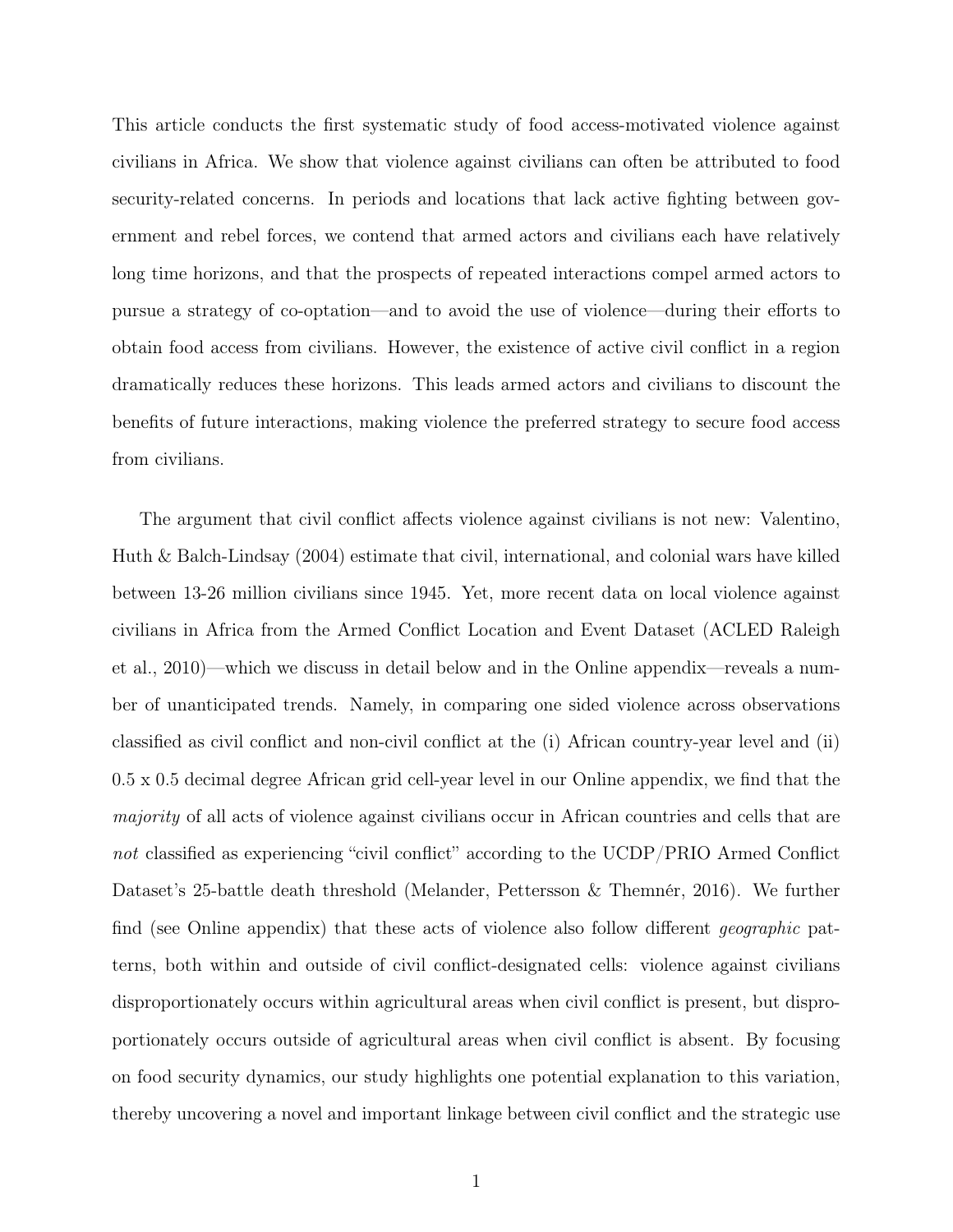of violence against civilians.

We develop a theory of one specific dynamic of violence against civilians related to food security, which we term"living off the land," and then test this theory using the aforementioned data on geo-located violence against civilians in Africa at the highly disaggregated 0.5 x 0.5 decimal degree grid-cell resolution for the years 1997-2009. By "living off the land," we refer to the necessity of armed groups, be they government or rebel forces,<sup>1</sup> to secure food access locally rather than relying on the organized delivery of food from their military support system. This necessity stems from the fact that the majority of armed forces in the developing world do not enjoy regular supply chains (Koren & Bagozzi, 2016), which forces these actors to obtain support by other means. As the need to sustain a continuous supply of food is perhaps the most acute aspect of this deficiency in logistic support, we suggest that interactions with local populations over food access will generate specific dynamics that can affect the rates of troop-violence against civilians. In positing that the presence or absence of local civil conflict will moderate these dynamics through its effects on armed and civilian actors' time horizons, we find that indeed, living-off-the-land dynamics increase the frequency of violence against civilians during periods of conflict but decrease its observed rates during times of relative peace, when civilian co-optation becomes more likely.

By "times of relative peace," we refer to periods where armed troops—both state and nonstate—still exist and operate, but where, due to various reasons, there is no active conflict between them. During these periods, conflict is only temporarily absent, and so armed forces still recruit individuals and must support their operations (Sarbahi, 2014), which necessitates—among other things—obtaining food access. As evidenced in the variation discussed above and in the Online appendix, the potential for violence during such periods of relative peace is indeed an empirical reality, as over half of all instances of violence against civilians perpetrated in Africa over the 1997-2009 period have occurred outside of common conceptualizations of civil conflict. Our distinction between times of conflict and times of

<sup>&</sup>lt;sup>1</sup>We further discuss our rational for analyzing violence by both and state and non-state actors (including militias) in the Online appendix.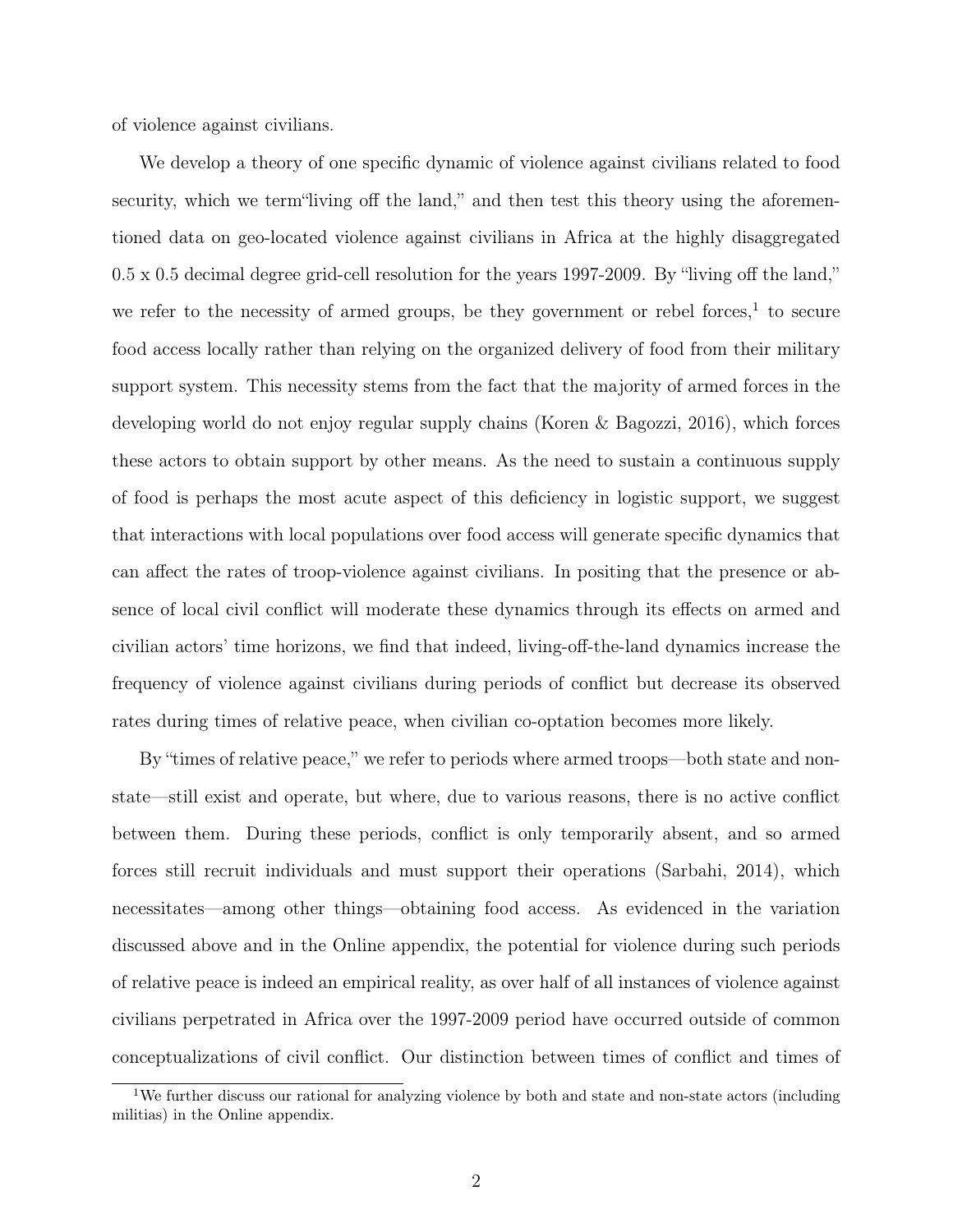relative peace thus refers not necessarily to the lack of existence of armed actors, but rather to different time horizons among armed actors and civilians alike. We thus account for the difference between the temporary lack of conflict and its complete absence (i.e., "permanent peace") both theoretically, by separating cases of relative peace from cases of permanent peace and tailoring our argument to the former; and empirically, by employing two-stage models that first separate cases of relative peace from cases of permanent peace, and then analyze the frequency of violence against civilians in the former.

Our findings concerning the effects of cropland on violence against civilians during times of relative peace and active conflict speak to a number of emerging literatures. Namely, these findings contribute to our existing understandings of (i) the implications of food security for armed conflict and political violence (e.g., Hendrix & Brinkman, 2013; Hendrix & Haggard, 2015; Wischnath & Buhaug, 2014), and (ii) the use of violence against civilians to extract civilian resources during armed conflict (e.g. Kalyvas, 2006; Raleigh, 2012; Wood, 2010; Collier & Hoeffler, 2005). Immediately below, we further situate our article within the existing literature, and develop our theoretical argument in full. This is followed by an empirical assessment of our theory, and a brief conclusion.

## Cropland, food security, and violence

#### Concepts

In this section, we posit a theory that links (i) armed actors' tendencies to live off the land with (ii) these actors' strategies of violence and cooperation towards noncombatants. As such, we treat the use of violence against civilians as one strategy of obtaining sustenance from civilians, the other being co-optation. In many cases, armed actors have no reason to "kill the goose that lays golden eggs:" if civilians produce food and willingly support the troops, then no violence is needed to guarantee these provisions. However, we argue below that this situation is likely to change when constraints on (future) food access are added.

This argument follows previous studies to argue that violence can be used to secure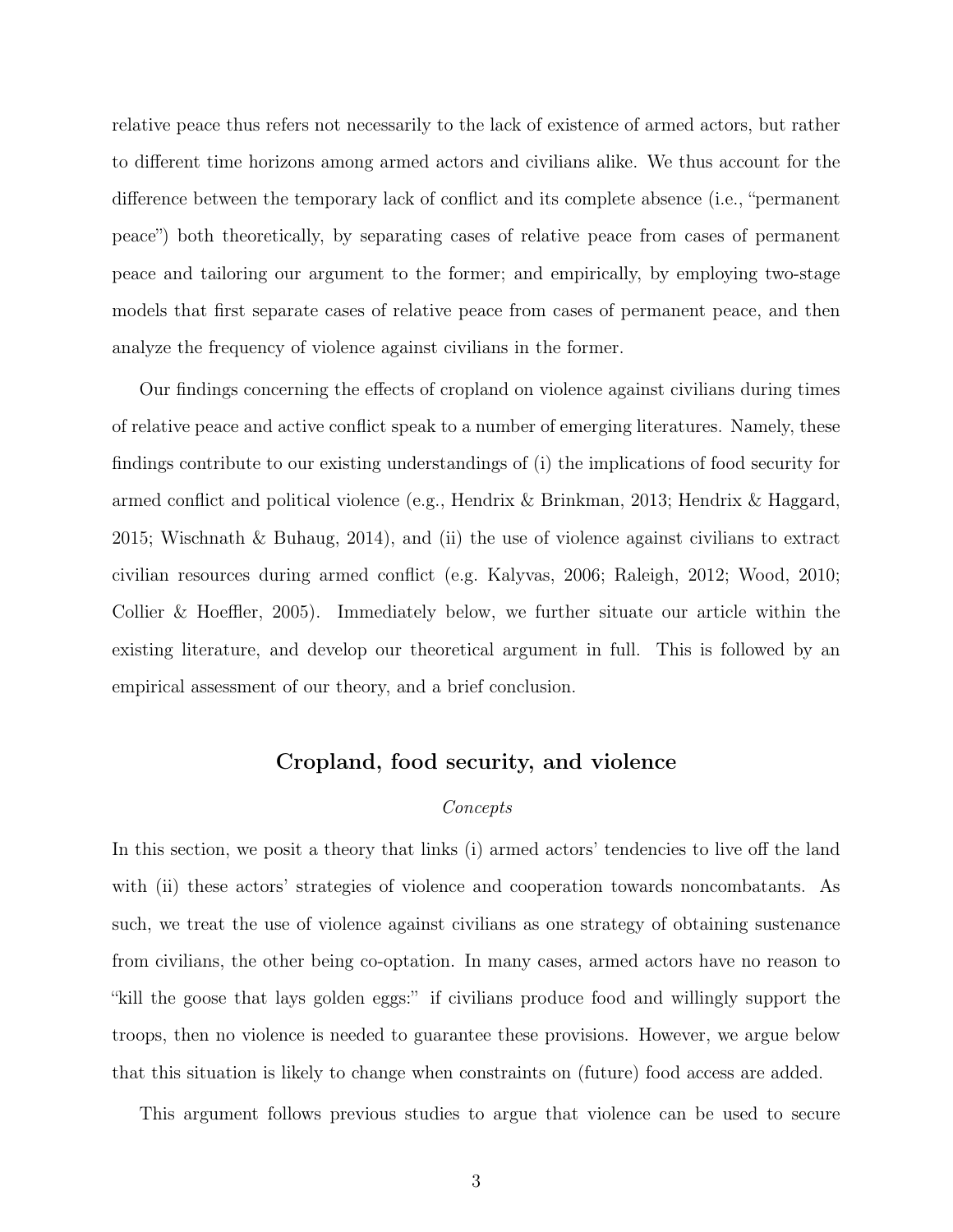important natural resources (e.g. Weinstein, 2007; Collier & Hoeffler, 2005; Wood, 2010; Kalyvas, 2006). Specifically, we focus on one resource that we believe is especially important in many parts of the world: food. However, considering that food is a much more prevalent commodity and an integral part of every person's daily routine, any "food security" based theory of violence against civilians must not only account for factors shaping armed actors' decisions to target particular areas for food access, but also for these same armed actors' decisions to favor violence vis-à-vis co-optation for such endeavors. By "food access," we refer to the ability of individuals to obtain food, as well as the presence or absence of safeguards for those who cannot obtain food by licit means (Barrett, 2010). Correspondingly, food (in)security—in this context—relates to the (in)ability of actors, namely armed groups and civilians, to secure adequate access to food.

Anecdotal evidence supports the dynamics outlined above. In Sierra Leone stable relationships with the local population were crucial for groups'—e.g., the civil defense forces (CDFs) or the Revolutionary United Front (RUF)—efforts to guarantee food support (Keen, 2005; Humphreys & Weinstein, 2008). However, when conflict intensity flared, violence was often used to obtain food resources; practices which frequently involved the destruction of property and the killing of innocent civilians (Mkandawire, 2002; Keen, 2005). Similarly, in Uganda the National Resistance Army (NRA) tended to encourage peaceful participation and contributions of food (Weinstein, 2007, 174-179). However, when operating in hostile territory, which increased the frequency of clashes with other groups such as the Uganda People's Democratic Army (UPDA), "executions, torture, rape and looting became part of their normal conduct" (Doom & Vlassenroot, 1999, 15) for the NRA. Indeed, violence is frequently used because troops seek food support but are unable, due to informational asymmetries or frequent rotations resulting from conflict, to differentiate between potential collaborators and opposition supporters (Kalyvas, 2006).

The argument developed below complements these accounts of civilian victimization by underscoring the effect of food insecurity on violence against civilians in these contexts. For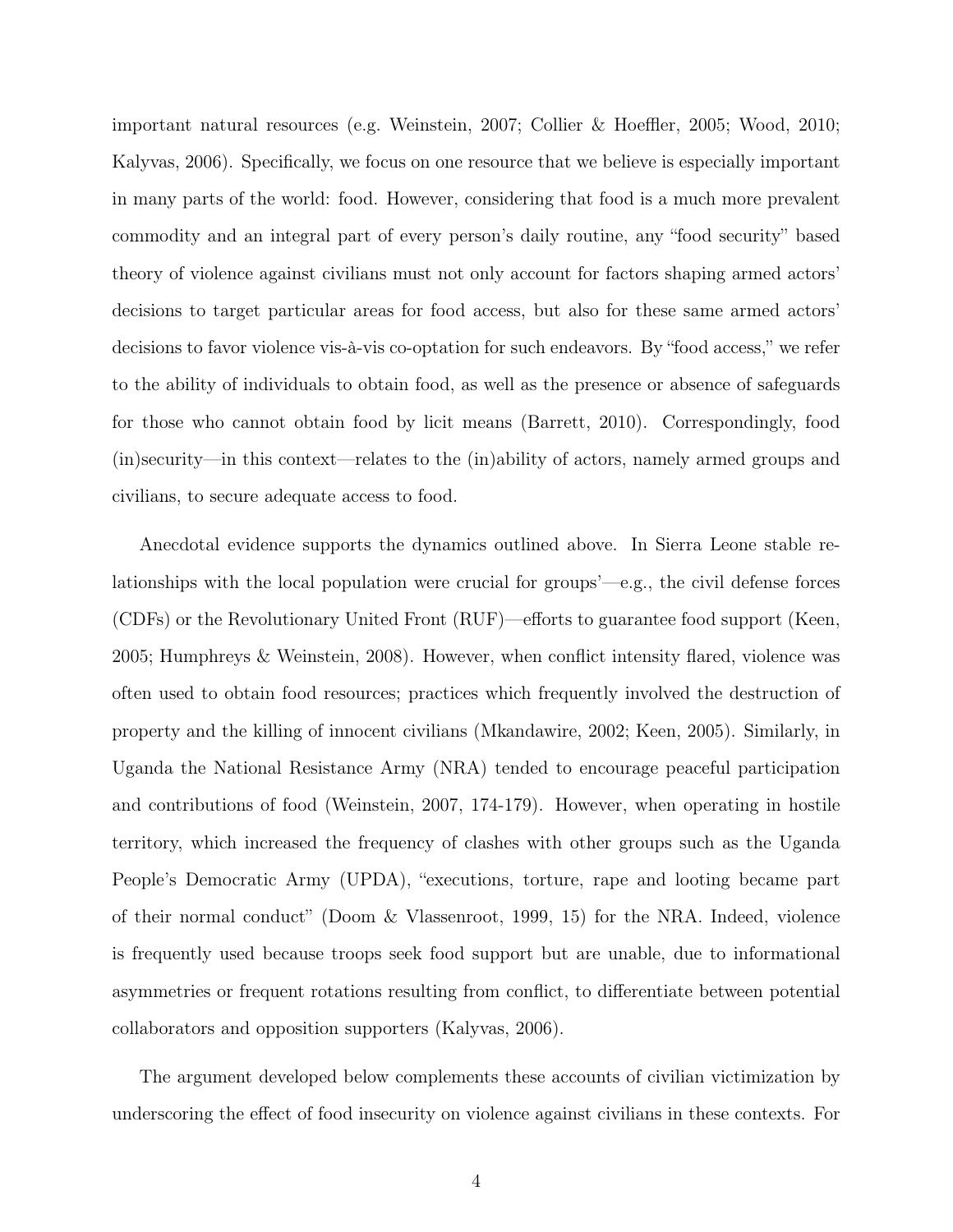our purposes, croplands are used to approximate locations where food is likely to be grown and stockpiled, and thus can be accessed relatively easily. We consider armed troops to be armed government actors, armed rebel actors opposing a central authority, or auxiliary (formal or informal) militias working at the behest of either of these two groups. Note that this argument does not imply that no killings or repression occur during periods of relative peace, nor does it suggest that civil war always leads to a substantial number noncombatant casualties. Rather, we contend that violence is *less likely*, all else equal, during times or relative peace compared with periods of intensified conflict. We accordingly develop an interactive hypothesis to explain why we find variation in violence against civilians along both dimensions—croplands during times of relative peace and croplands during periods of conflict—simultaneously below. This theory thereby allows us to account for the puzzling variation in violence against civilians highlighted above. However, it is not the only explanation for such violence, and we provide an extended discussion of competing explanations—in addition to an extensive set of corresponding robustness models—in the Online appendix.

#### Theory

Why would armed troops ever need to "live off the land" and turn to the local population for support? Throughout history, living off the land has been a regular characteristic of warfare. Although the utilization of logistic supply chains has significantly reduced the need of modern militaries to rely on local populations for support, the bureaucratic and economic capabilities required to maintain such systems ensured that the vast majority of armed groups in the developing world lack regularized support (Koren & Bagozzi, 2016; Bagozzi, 2016, 8). This deficiency forces many contemporary armed actors to routinely live off the land in times of war and peace. The logic is fairly clear when rebel groups or militias are concerned. For instance, in his analysis of African rebel groups, Weinstein emphasizes that "it is fair to say that most rebel organizations rely on the population for the provision of food" (2007, 174). However, considering that many African countries also have relatively lower levels of state capacity (Fearon & Laitin, 2003)—especially during ongoing conflict—even official military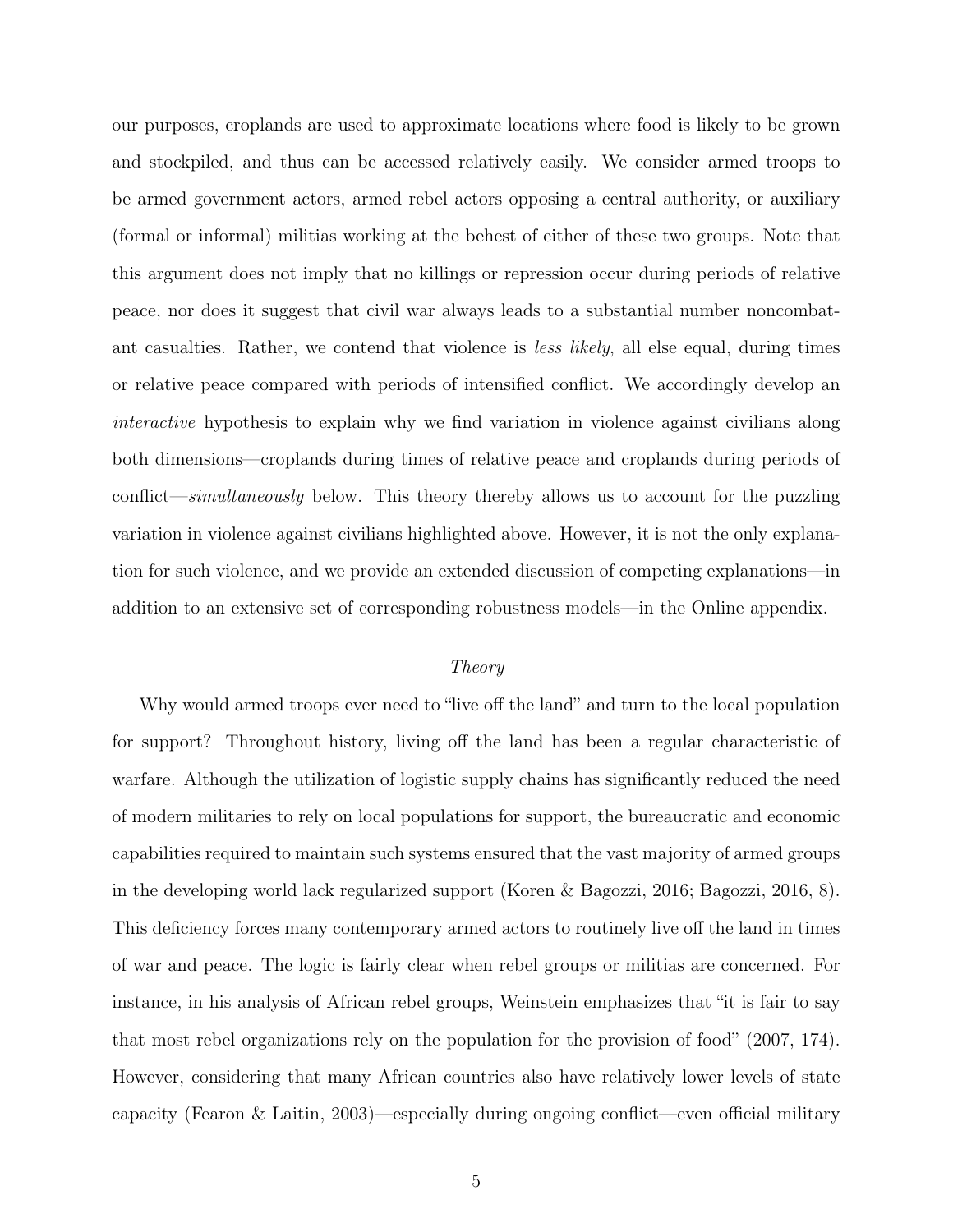forces are frequently required to rely on local population for support (Koren & Bagozzi, 2016).

Anecdotal evidence provides ample support for this claim. For instance, during the Civil War in Sierra Leone, regular Sierra Leone Army (SLA) troops were paid not with money, but with bags of rice, a meager payment usually appropriated by generals located back in the capital Freetown.<sup>2</sup> This lack of support pushed the SLA to perpetrate violence against local populations in order to extract sustenance (Keen, 2005). Similarly, among the military forces in Uganda operating against the Lord Resistance Army (LRA), "[r]ank and file soldiers [were] not properly fed, and war fatigue [was] high" (Doom & Vlassenroot, 1999, 31). Moreover, while senior officers "receive[d] operational allowances in the combat zones" (Doom & Vlassenroot, 1999, 31), regular troops could not afford to buy food, because payment was infrequent or nonexistent. The only alternative is to extract these supplies from the population, either peacefully or using coercion (Doom & Vlassenroot, 1999; Kalyvas, 2006). As a result, in some instances leaders actively encouraged troops to commandeer such supplies from the population. In Zaire, for instance, Mobutu Sese Seko notoriously replied to his troops when the latter complained about not being paid their wages: "you have guns; you don't need a salary" (Stearns, 2011, 115). While these conditions might not be characteristic of all official military forces in Africa, these accounts nevertheless suggest that state and nonstate armed groups—while engaged in active fighting or otherwise—will often by necessity live off the land. We further argue below that at times this lead these groups to perpetrate violence against civilians in order to extract sustenance.

While armed groups can commandeer a variety of different resources (e.g., markets, fish stocks) to support themselves, we focus on croplands because we believe that, despite the relative lack of attention given to these agricultural areas by conflict scholars,<sup>3</sup> these geographic areas and the interactions therein will explain a large number of violent acts against

<sup>2</sup>The appropriation of food and abuse of power by military officials was not unique to Sierra Leone. See for example, Cilliers (2000, 8-9), for similar conditions in Angola.

<sup>3</sup>Note that some studies have examined the relationship between some cropland measures and violent conflict, see e.g. Urdal (2005); Homer-Dixon & Blitt (1998).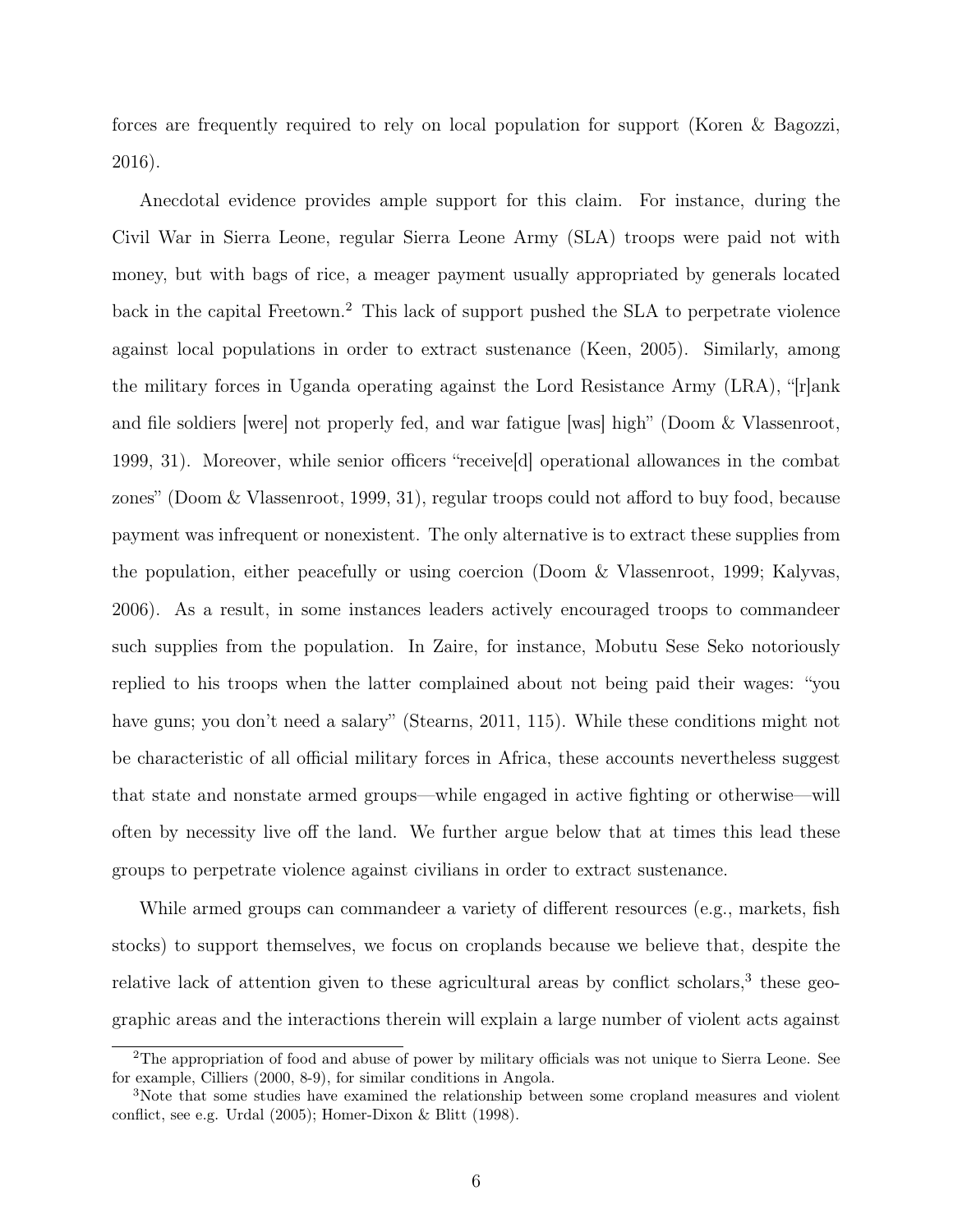civilians perpetrated in rural settings during civil wars. This is because in many parts of the world, especially rural regions in developing countries where most conflict (Fearon & Laitin,  $2003$ ) and atrocities (PITF, 2009) occur, croplands<sup>4</sup> produce the majority of the food that people in the region, civilians and troops alike, consume.

Moreover, due to infrastructure limitations (e.g., lack of refrigeration) that prevent mobilizing food across the large distances that characterize many of these regions (Kastner et al., 2012), market places where food resources can be obtained are also likely to be located in towns and villages situated close to these croplands in order to ensure freshness and avoid degradation. Scholars of civil conflict (Kalyvas, 2006; Fearon & Laitin, 2003) also emphasize that armed troops are more likely to operate in rural regions rather than urban centers, which—again, considering infrastructure limitations—constrains these troops to secure sustenance locally. Hence, such troops must rely on food grown and sold in these rural regions, which, in many regions worldwide is mostly crops such as wheat, cassava, maize, and sorghum, or meat products. Because civilians stockpile food or cattle for personal consumption on their cropland, these become easily accessible to armed troops, which can obtain them either through co-optation or by coercion.

Evidence for this relationship can be found across the developing world. In eastern India, rebel troops made numerous attempts to forcefully seize cropland from peasant farmers (Sundar, 2007), while in Thailand members of the Pattani United Liberation Organization and militant groups associated with the "redshirts" in Chiang Mai attempted to take over farmers' croplands during the 2004 drought (Davis, 2010). Likewise, in Somalia and Burundi, rebels recently expropriated agricultural land from local farmers to attain food not only for consumption, but also as a "reward" to attract volunteers (Hansen, 2013). These actions are not limited to rebel actors. In Uganda, observers have noted that atrocities were routinely perpetrated by government soldiers fighting against the Lord's Resistance Army, "especially those venturing from the camps in search of food" (Dunn, 2004, 142). Together with the ex-

<sup>&</sup>lt;sup>4</sup>I.e., irrigated regions used for growing edible grains and other types of crops, or utilized as pasture land.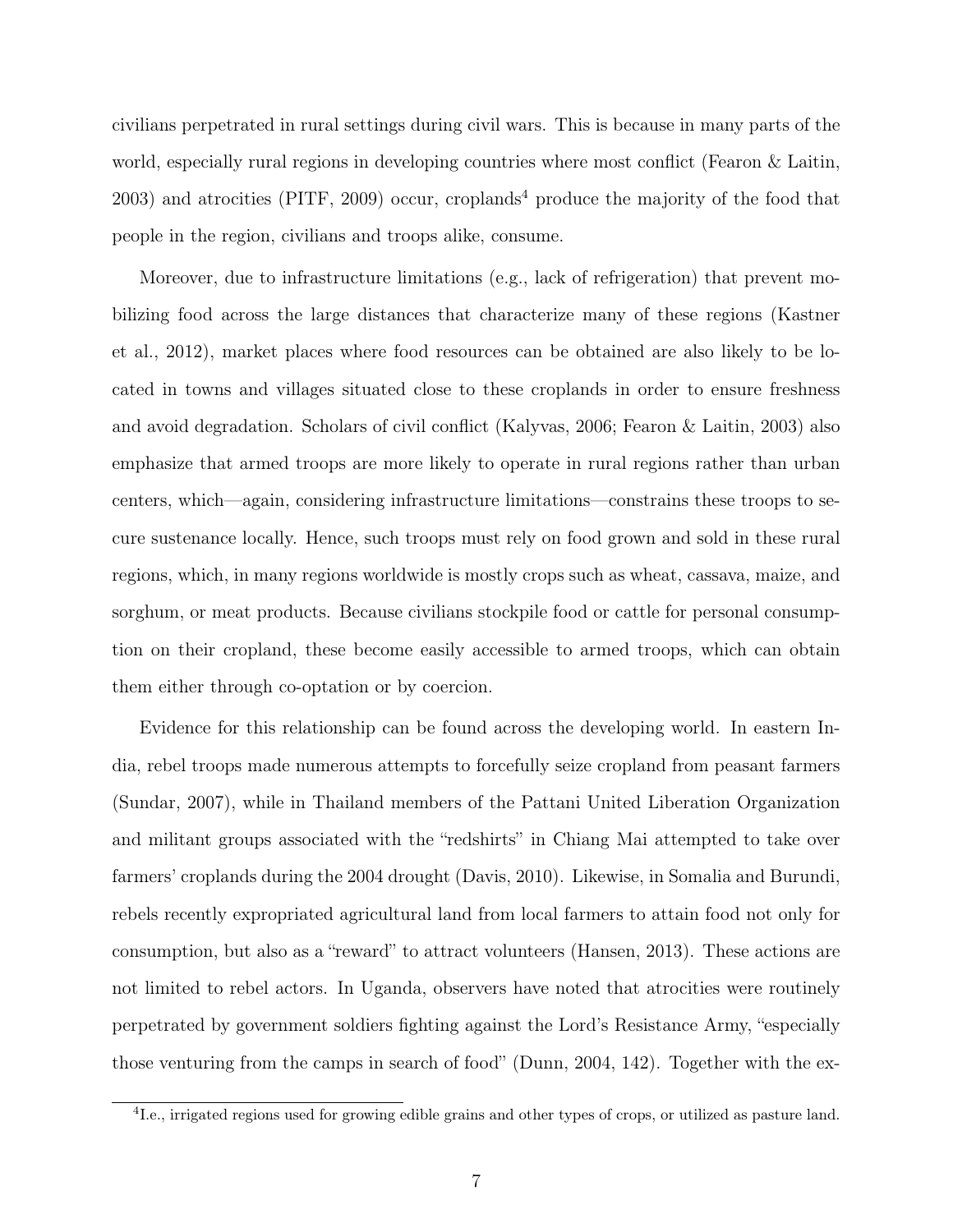amples discussed above, these incidents suggest that access to cropland is a key determinant of where troops will seek to extract food supplies from civilians, while the existence of conflict explains when these efforts are more likely to involve violence against noncombatants.<sup>5</sup>

These dynamics and our broader argument are thus consistent with studies that emphasize the importance of "greed" within civil conflicts, and especially the contention that armed actors will seek to secure valuable resources during conflict (e.g., Collier & Hoeffler, 2005; Azam & Hoeffler, 2002). The idea that armed actors strategically commit violence against civilians to attain specific goals is well established in extant studies (e.g., Kalyvas, 2006; Weinstein, 2007; Wood, 2010; Fjelde & Hultman, 2014), including during times of relative peace (Wilkinson, 2004; Varshney, Panggabean & Tadjoeddin, 2004). Building on these insights, we contend that securing food access in the face of sudden shocks, here the intensification of active conflict, is one goal that justifies such violent means. Our argument thus highlights the motivations of agents, specifically armed groups and civilians, to secure sustenance, while focusing on cropland and food access as a mediating factor in a similar manner to that highlighted by past research (e.g., Theisen, Gleditsch & Buhaug, 2013).

Access to food, however, does not automatically imply that rebels or government troops will incite violence to obtain these goods. The likelihood of violence against civilians can be influenced by the types of units operating in the region, with weaker armed organizations being more likely to use violence against civilians because they lack the capacity to obtain support by other means (Wood, 2010). Moreover, in many cases, the civilian population provides the required support willingly, or at least without the need for violence to coerce cooperation (Azam & Hoeffler, 2002). Food support might be willingly given not because the civilians fear violence, but rather because civilians view the troops as partners during times of relative peace (Weinstein, 2007). Within Northern Uganda, for instance, the Acholi people have been noted for their voluntary provision of food and shelter to Ugandan soldiers, not out of fear of violence but out of anticipation of protection against the Lord's Resistance Army

<sup>5</sup>Nevertheless, we recognize that alternative explanations for violence against civilians exist, and we address these systematically in the Online appendix.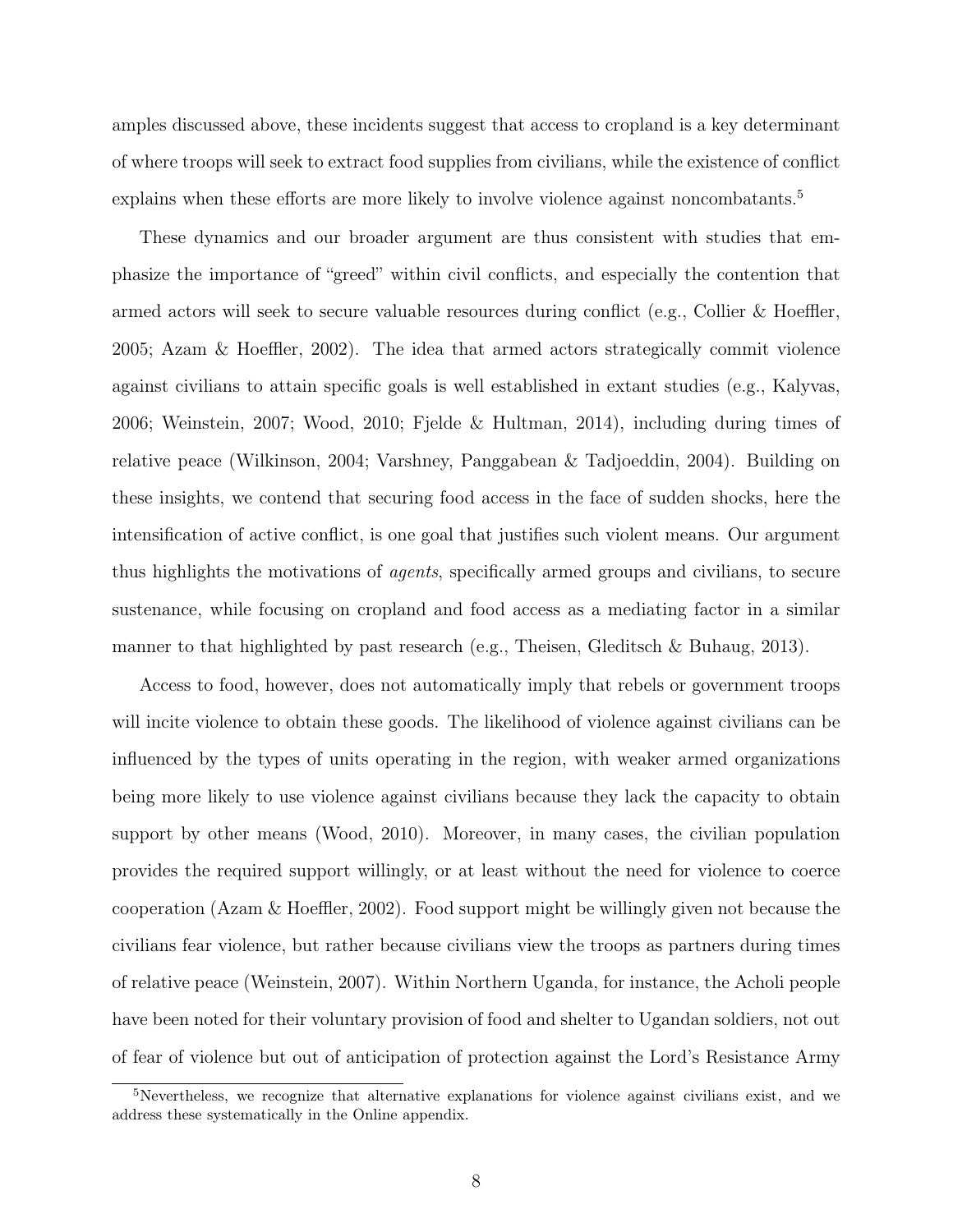(Doom & Vlassenroot, 1999, 15). Similarly, the CDFs in Sierra Leone were recruited from local populations, and were hence more likely to be given food support willingly (Humphreys & Weinstein, 2008; Keen, 2005). In the latter situation, the locals were more likely to view the CDFs as long term partners, and hence more likely to support them. However, even the relatively localized CDFs were still implicated in atrocities, especially during times of intensified active conflict (Humphreys & Weinstein, 2008). What explains this variation?

### Mechanisms

We argue that, due to its effects on the time horizons of *both* armed actors and civilians, the presence (or absence) of active civil conflict within a particular cropland region introduces temporal constraints, leading to an overall increase in armed actors' pursuit of violence against civilians to guarantee food support. Identifying the contextual factors influencing armed troops' willingness to use violence as a strategy rather than co-optation is therefore critical. While the availability of cropland gives armed individuals the opportunity to obtain sustenance, the existence of political conflict gives them *increased willingness* to use violence against civilians. That is, in times of active civil conflict, armed government troops and/or rebel associated actors have strong incentives to extract food from civilian farmers through violence rather than co-optation.

Relative to times of peace, civil conflict can shorten the time horizons of armed actors for at least three reasons. First, during civil conflicts, death or capture is a very immediate concern, which limits the ability of armed actors to make credible commitments and thus bargain over food access (see, e.g. Wood, 2014), thereby encouraging the obtainment of necessary foodstuffs via violent predation. Second, conflict is more likely to obligate government, rebel, and associated militia forces to change location frequently, which leads troops to discount the gains of current interactions with civilians in favor of future gains—territorial or others—effectively shortening armed actors' time horizons of interaction with proximate civilians (e.g. Toft, 2006). Third, during conflict, both state and rebel troops are more likely to perpetrate violence if they suspect that locals provide support, specifically food supplies,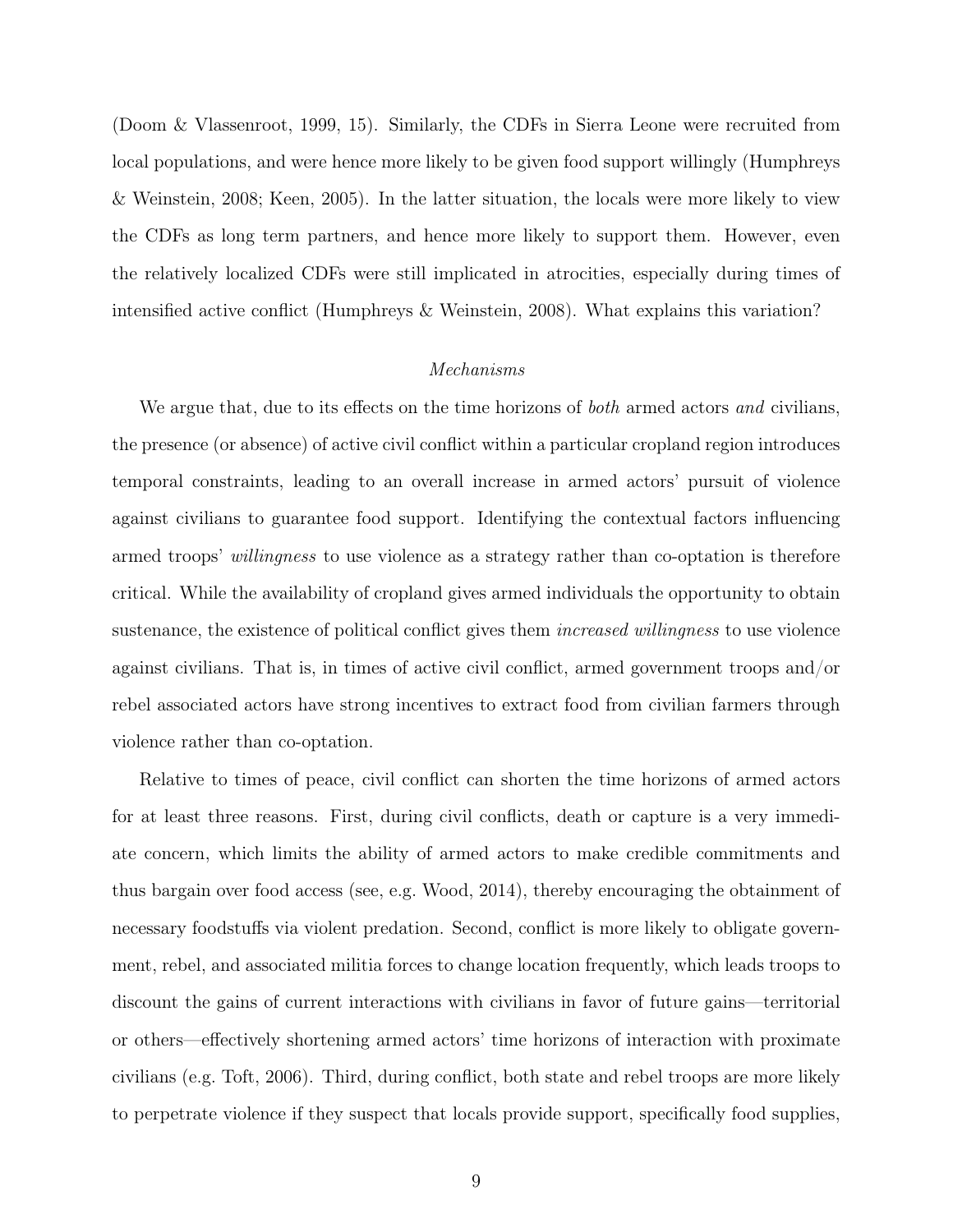to the other side (see, e.g., Kalyvas, 2006). From this perspective, violence against civilians is the result of both opportunity (the region offers access to food sources) and willingness (the benefits of using violence outweigh the benefits of co-optation).

During periods of active civil conflict, civilians also have added incentives to resist armed actors' attempts to extract agricultural produce, thereby further increasing the likelihood of violence in such contexts. Through devastation and the destruction of infrastructure (Fearon & Laitin, 2003), active conflict can severely strain food access in the region, implying that civilians will often produce fewer crops in these contexts, and therefore have less food to spare. The civilians will thus be much less likely to willingly provide food support to troops because they need food for personal consumption. Second, in those conflict-afflicted regions that frequently change hands between different combatants, such as the eastern regions of the DRC (Stearns, 2011), the uncertainty over who would be occupying the region "tomorrow" can make strategies of co-optation less appealing to civilians "today." One reason for this is that locals might fear that the new occupier will punish them for aiding the enemy (Wood, 2010). Another reason is that the promises for future rewards (or punishments) made by the current occupier in return for support (or lack thereof) will appear less credible given that these troops might be driven out of the region relatively soon, ensuring that the current occupier will be unable to deliver on its promises (Wood, 2010).

During more peaceful times, however, armed forces will have stronger incentives to rely on co-optation as the preferred strategy to obtain food access.<sup>6</sup> First, and in contrast to periods and locations of active fighting, peacetime armed forces are likely to be more established in their respective regions of operation, leading these actors to anticipate more repeated interactions with a given local population (Sarbahi, 2014). In these situations, government and rebel-associated troops are hunkered down, and—in most cases—have incentives to both secure cooperation and avoid alienating the local population (Wood, 2010; Sarbahi, 2014). While (as noted above) armed troops are typically unable to buy food in these contexts, they

 ${}^{6}$ Rebels can exist for long periods of time without actively fighting government troops (Sarbahi, 2014).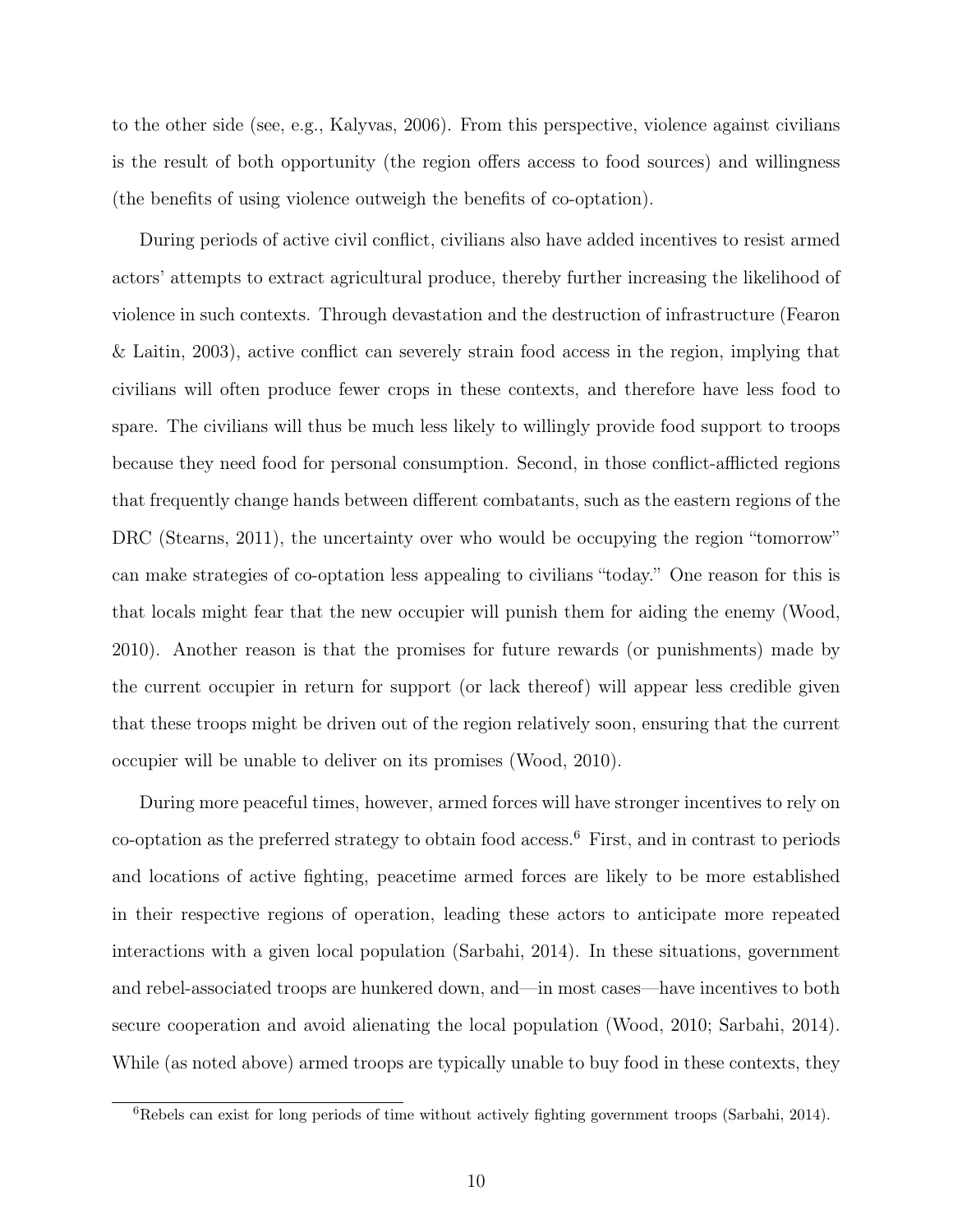are likely to receive it from locals without the need to use violence, although the implicit threat to do so might serve as an additional incentive (Stearns, 2011). Moreover, especially when defense militias are concerned, troops are both recruited from and live among the local population, which increases the frequency of daily interaction with civilians and the probability that the latter will supply food to these troops (Humphreys & Weinstein, 2008). Note that this situation does not mean that civilian killings will not occur, only that their frequency will be lower compared with periods of active conflict.

Similarly, during times of relative peace, civilians who live off their croplands have fewer incentives to resist armed actors' demands for food stockpiles. In many cases, they might view these troops as potential long-term partners, and be allowed to choose the amount of food support they provide in return for more political participation (Weinstein, 2007). In such contexts, the probability of being punished by a new occupier for supporting the enemy (namely, the current occupier) is far lower, because territorial turnover is not expected (e.g. Kalyvas, 2006). At the same time, the current occupier's promises for rewards (or punishments) in return for food support (or lack thereof) are more credible given their local embeddedness, and hence are more likely to influence future interactions (e.g. Weinstein, 2007; Wood, 2010). Therefore, even for military forces the lack of regular support from the government is not a grave threat; food can be easily and willingly obtained, or at least extracted without the need to use indiscriminate violence (Kalyvas, 2006).

Anecdotal evidence again lends support to this claim. In the Mizoram and Naga states in India, where the intensity of violence has been relatively low for several decades, rebels are highly embedded in the local population. They thus purport a strategy of persuasion and cooperation with the locals to obtain different forms of support, while pro-government forces attempt to appeal to the hearts and minds of the population in peaceful ways (Das, 2007). In these contexts, armed actors have longer time horizons because proximate battles or enemy capture are less likely, which factors into these actors' food security calculations: it is less than optimal to extract all cropland yields now using violence, because this strategy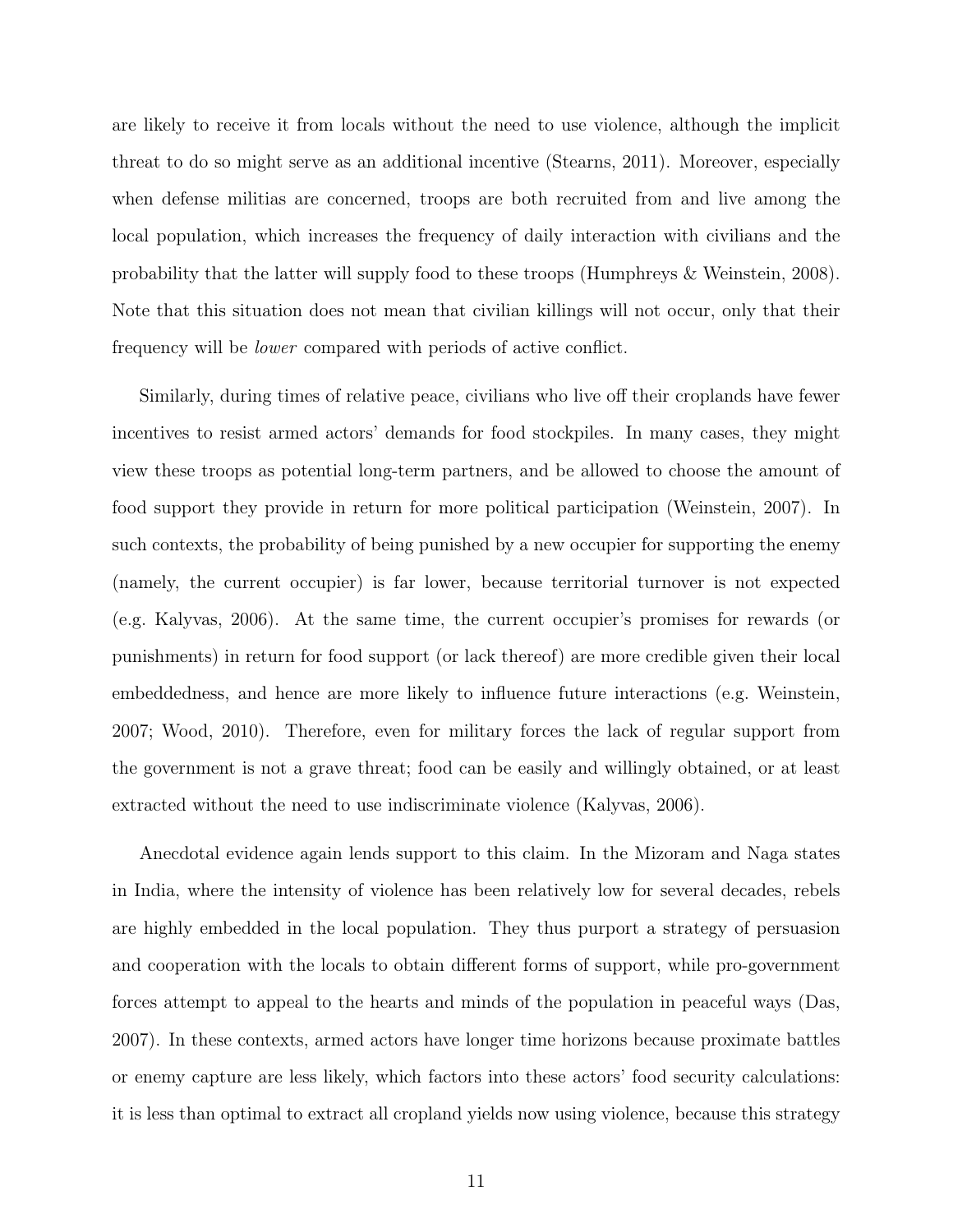would undermine enjoying the continuous access to food via co-optation. Similarly, troops of the Tigrayan People's Liberation Front have been noted for garnering "support from local populations through providing selective benefits, such as land reform, parallel systems of governance, and security from government forces in the areas in which it exercised control" (Young, 1997; Salehyan, Siroky & Wood, 2014, 636).

These dynamics were also evident in Uganda, with the NRA providing benefits and allowing for more inclusive political participation in return for food support (Weinstein, 2007). However, as mentioned above, the situation deteriorated when conflict intensified, and violence was increasingly used to extract food resources for poorly fed soldiers (Doom & Vlassenroot, 1999). Therefore, we expect that within cropland areas that are characterized by spells of peace, the (re)actions of civilians to food-demands are less likely to provoke the subsequent use of violence by armed forces seeking to obtain necessary food access compared with time of intense conflict. In this respect, cropland can be seen to have an added pacifying effect, relative to non-cropland locals, within areas or periods of relative peace.

Our argument can be summarized as follows. During relatively peaceful periods, both armed troops and civilians have longer time horizons, ensuring that civilian co-optation is likely to be the preferred strategy for local food attainment among armed actors. We therefore anticipate a significantly lower level of violence against civilians in cropland regions during periods where no local conflict is recorded, relative to the level of violence against civilians observed in comparable peacetime areas that do not offer access to croplands. However, during conflict spells, actors' time horizons shrink, constraining both armed groups' and local populations' abilities to secure immediate food access, leading them to discount the status quo in favor of guaranteeing their future survival. We therefore expect to see cropland engender more violence against civilians during periods of local conflict, relative to the levels of violence against civilians observed within non-agricultural zones that are likewise experiencing local conflict.

As this is a *relativistic* argument, we develop an *interactive* hypothesis to explain the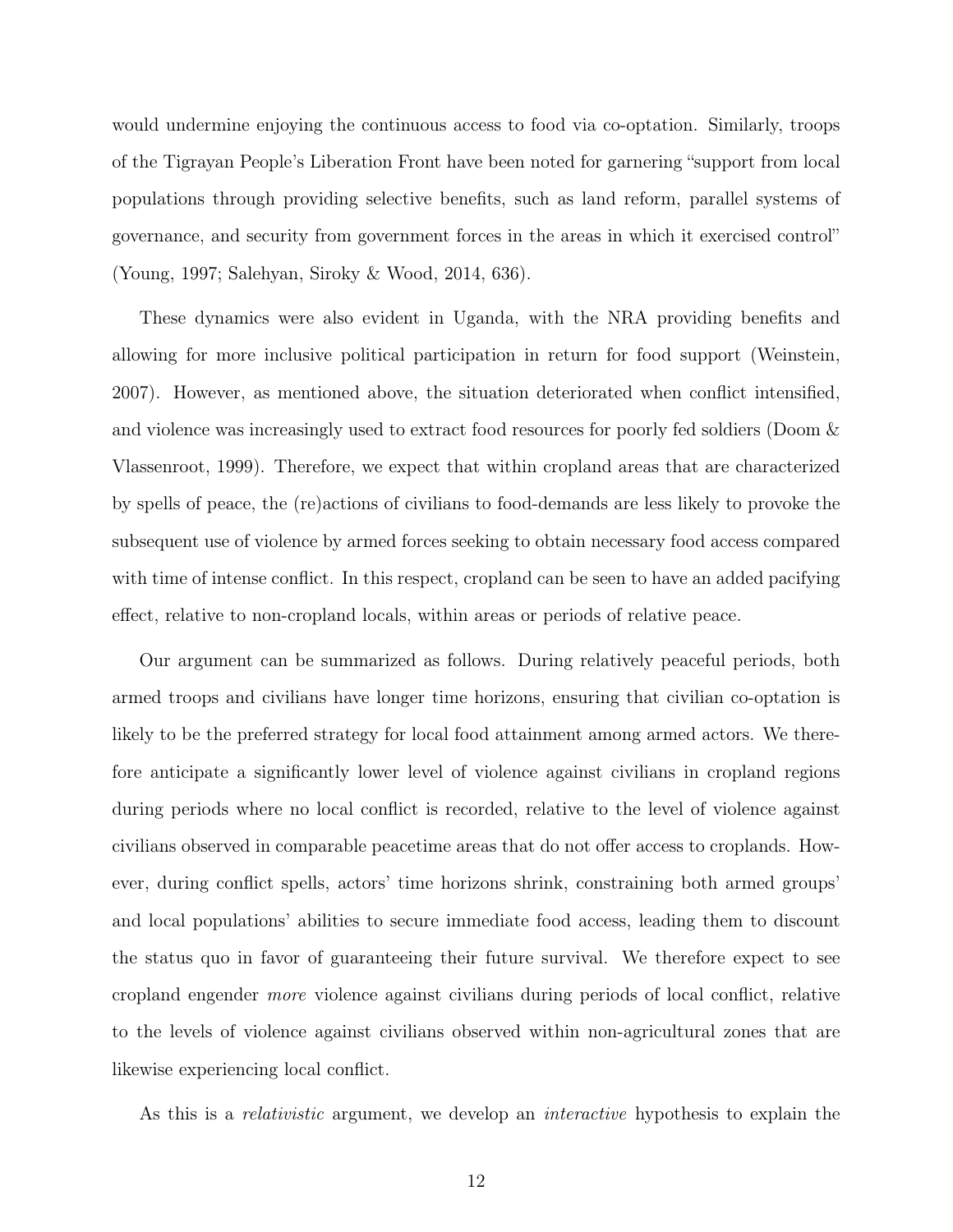variation in violence against civilians in cropland during times of relative peace and periods of intensified conflict. This argument does not posit that cropland—in and of itself—drives the risk of violence against civilians. Rather, it posits that within conflict prone regions and countries, areas with more access to crops will experience a *relatively higher number of* violent attacks on civilians during times of conflict, all else equal.<sup>7</sup> These dynamics imply that local civil conflict will moderate the pacifying effects of cropland on political violence so as to yield the following testable hypothesis:

• Hypothesis: Increases in the abundance of local crops will increase violence against civilians when civil conflict is present; but will decrease violence against civilians when civil conflict is absent (i.e., during times of relative peace).

### Empirical analysis

Our hypothesis posits that the availability of fertile cropland will increase armed actors' pursuit of violence against civilians during times of civil conflict, but will instead decrease instances of violence against civilians during times of peace. We test this hypothesis on a sample encompassing 13 years of data (1997-2009), which is the total temporal range for which information on our independent and dependent variables was available.<sup>8</sup> These 13 years of data are structured into a cell-year level dataset, where cells are the cross-sectional unit of interest, and are measured at the  $0.5 \times 0.5$  decimal degree cell resolution,<sup>9</sup> for the 49 African countries included within Armed ACLED (Raleigh et al., 2010).<sup>10</sup> While this grid-cell size and structure is now common within studies of local civil conflict, including violence against civilians (e.g., Fjelde & Hultman, 2014), we nevertheless demonstrate that our results are robust to larger grid-cell aggregations in the Online appendix. We limit our

<sup>7</sup>The statistical models discussed below control for these different issues, and account for the potential that some regions and countries are effectively "immune" to acts of violence against civilians by treating such cases as "zero-inflated" and estimating this propensity alongside the primary relationships of interest.

<sup>8</sup>While records for many of our variables end in 2008, we lag all independent and control variables by one year, which allows us to include outcomes occurring in the year 2009 for our dependent variable.

<sup>&</sup>lt;sup>9</sup>I.e., cells of approximately 55 x 55 kilometers at the equator (3025 square kilometers area), which become slightly smaller as one moves to the Poles (Tollefsen et al., 2012).

 $10$ We list these countries in Table A.IX of our Online appendix.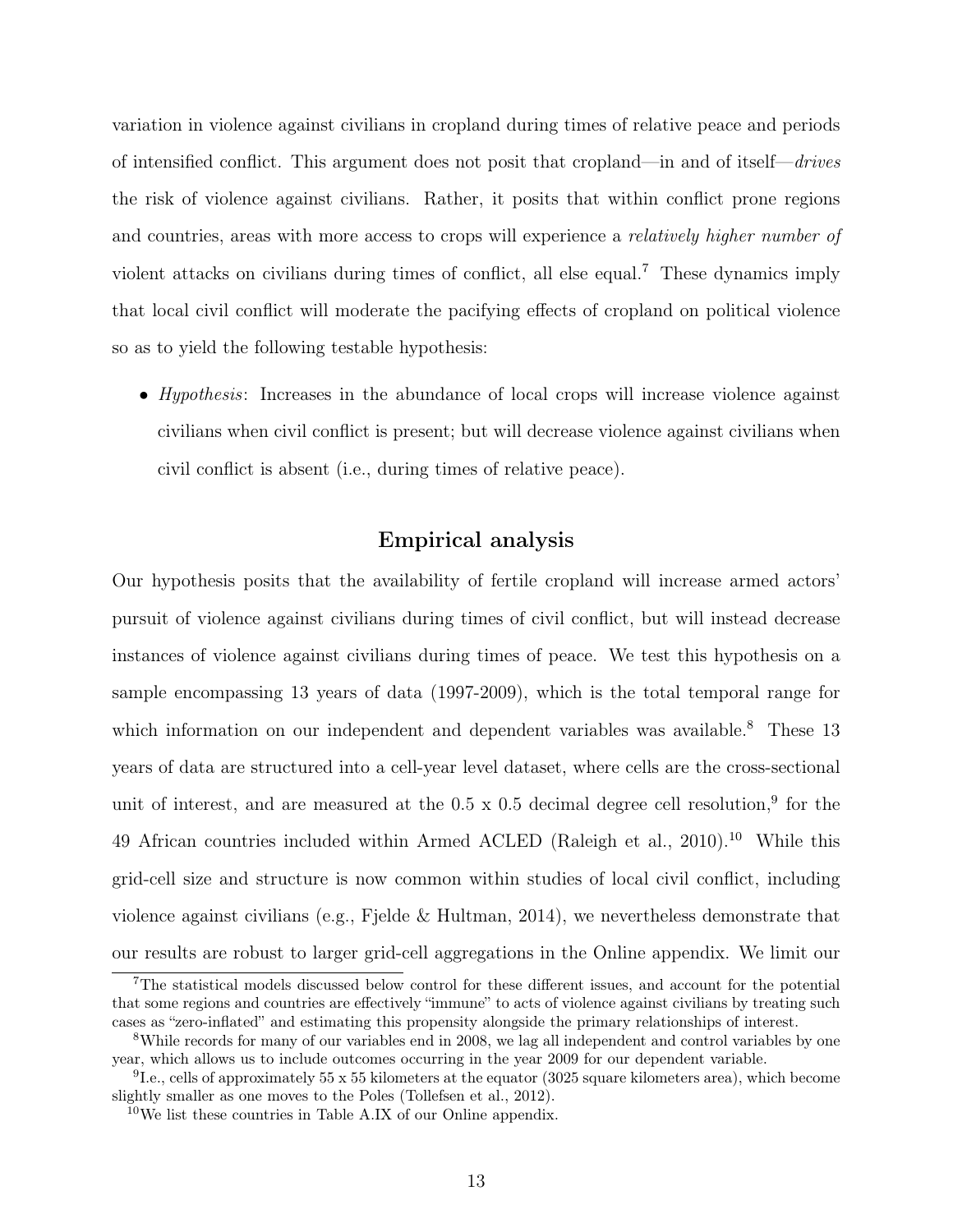analysis to the African countries included within ACLED as this dataset provides us with the most comprehensive, and fine grained, information on geo-located instances of violence against civilians—and their perpetrators—for use in constructing our primary dependent variable.<sup>11</sup> There are 10,639 total cells observed for any given sample-year within the 1997- 2009 period of interest, with the average African country in our sample containing roughly 222 cells.

Our dependent variable, violence<sub>t</sub> against civilians, is operationalized as the yearly  $(t)$ count of instances of violence committed against civilians by armed (state, nonstate, and associated militia) actors within a given African grid cell. This measure was coded from the ACLED dataset, which defines violence against civilians as "deliberate violent acts perpetrated by an organized political group such as a rebel, militia or government force against unarmed non-combatants," and records any such instance for which civilians are harmed or killed (Raleigh & Dowd, 2015, 13). ACLED uses local and international news sources, Africa-oriented news reports and analyses, and NGO reports to geo-code source-target based incidents of armed conflict occurring within the 49 African countries mentioned above for the years 1997-2014, thereby limiting the start of our sample to the year 1997. From these data, we subset out all instances of violence directed at civilians as targets, and then further subset out only those incidents that could be credibly seen as being perpetrated by armed state, nonstate, or militia actors by omitting any recorded instances of violence against civilians that were instead perpetrated by (i) rioters, (ii) protesters, or (iii) other non-rebel/militia/military based actors. Lastly, we omit any events that do not have sufficient geo-coding accuracy for merging to the 0.5 x 0.5 cell level, and then merge all remaining violence<sub>t</sub> incidents to our African country cell-year dataset based upon their recorded latitude-longitude coordinates, before summing each cell's remaining violence<sub>t</sub> incidents to the yearly-count level.

For violence<sub>t</sub>, there were  $12,206$  incidents of violence against civilians within our 1997-

<sup>&</sup>lt;sup>11</sup>Indeed, one recently published study of violence against civilians described these data as "the most comprehensive subnational political violence data" (Raleigh, 2012, 462). Even so, we verify the robustness of our analysis with an alternative dataset and measure of violence against civilians in our Robustness Section.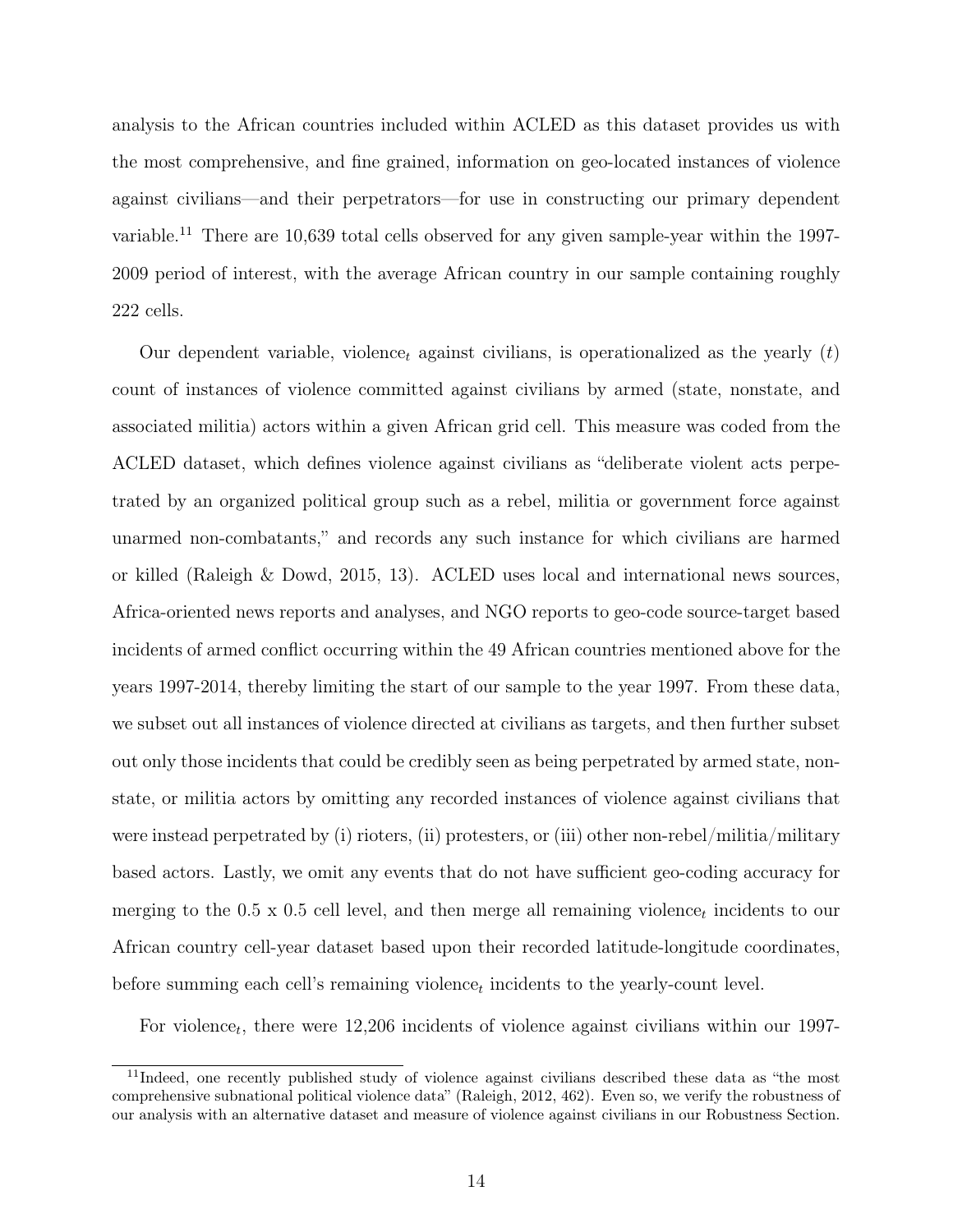2009 sample, with an average cell-year count, standard deviation, and range of 0.09, 0.337, and  $0 \leftrightarrow 161$ , respectively. A total of 48 out of the 49 African countries in our sample experienced at least one instance of violence against civilians for our perpetrators-of-interest and sample period, which underscores our earlier contention that the determinants of modernday violence against civilians are not limited to factors arising during active civil wars. The event count nature of violence<sub>t</sub> indicates that this variable can only take on non-negative integer values, is bounded at zero, and unbounded above. Accordingly, we employ a negative binomial (NB) model as a baseline model in our analysis. However, as a frequency histogram of violence<sub>t</sub> in the Online appendix demonstrates, roughly  $98\%$  of our observations record a zero value on violence<sub>t</sub>. This extreme number of zeros suggests that for many cells violence against civilians was highly improbable due to either a stringent rule of law or an absence of human presence. Many of these zeroes likely reflect cell-years where civilians could never have experienced violence, rather than true count stage instances where armed actors could have initiated violence against civilians, but chose not to do so. Treating all zero observations as if they were true count-stage zeroes risks biasing our estimates and thus the conclusions that we draw from them about the relationships between our independent variables and  $violence_t$ .

To avoid these biases, our primary models use a zero-inflated negative binomial (ZINB) model to statistically estimate, and account for, the mixture of excess (structural) zeroes that exist within violence<sub>t</sub>. This approach allows us to test and account for the presence of excess zeroes in violence<sub>t</sub> and, in turn, to evaluate the effects of our covariates upon the very cases that are of most interest to the study at hand: cell-years that are potentially violence-prone. The ZINB model does so by combining the results from a binary logit equation testing for whether (or not) a zero observation is likely to have been produced by the zero-only process with the results of a NB count equation that tests for the effect of our covariates on the  $expected frequency of violence<sub>t</sub>, conditional on a case being non-zero inflated. We equate$ such a case to a cell-year that is structurally able to experience violence against civilians,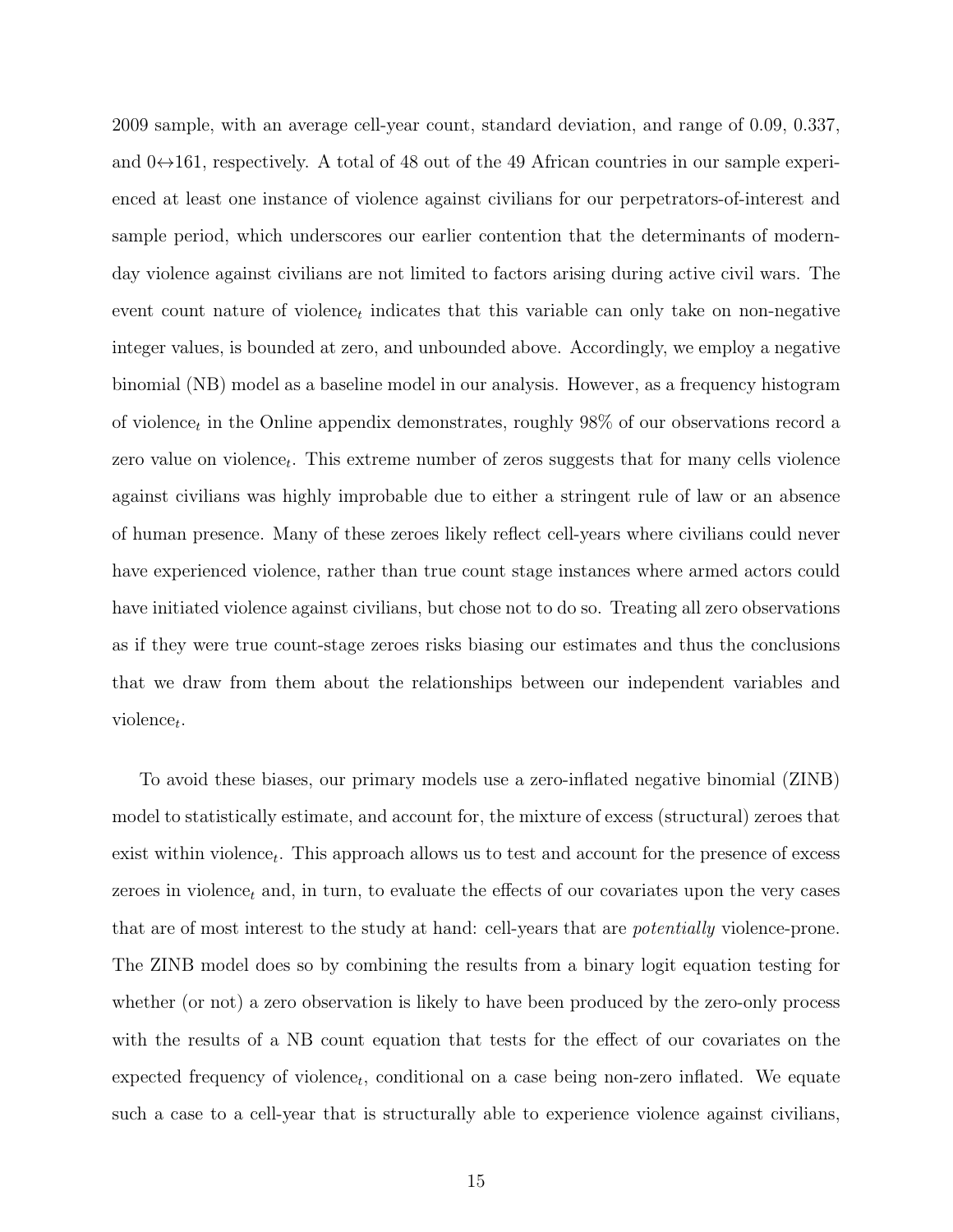which we can contrast with a cell devoid of any human presence or interaction due to climate and geographic factors, or with a cell that simply lacks the opportunity for violence due to (i) an absence of conflict-prone social conditions or (ii) a harmony of interests.

To fully test our hypothesis within the models described above, we interact two independent variables. The first, cropland, is measured at the same 0.5 x 0.5 cell resolution as our dependent variable and—in line with the living off the land dynamics described above captures the percentage of a given cell's area whose land cover class was denoted as (irrigated and non-irrigated) cropland by the Globcover 2009 project (Bontemps, Defourny & Van Bogaert, 2009). This measure is used in extant cell-year analyses in a comparable manner to its treatment here (e.g., Wischnath & Buhaug, 2014), and while its static nature is less than ideal, we believe that this is defensible for the following two reasons. First, cropland, like any land type, is relatively slow moving over time. This, when combined with our relatively short window of analysis (i.e., 1997-2009), helps to minimize the adverse effects of any foregone temporal variation in our independent variable. Our second independent variable, civil conflict<sub>t−1</sub>, is taken from the PRIO-GRID (Tollefsen et al., 2012) and captures whether (or not) a given grid-cell experiences civil conflict<sup>12</sup> during the previous calender year. We then include each composite term (cropland and civil conflict<sub>t-1</sub>) and their product (croplandXcivil conflict<sub>t−1</sub>), in our models so as to fully test our hypothesis. As elaborated upon in the Online appendix, all findings discussed below remain highly robust to the use of a (non-lagged) civil conflict<sub>t</sub> measure in place of civil conflict<sub>t−1</sub>, though we favor the latter in our primary models so as to minimize simultaneity concerns. Summary statistics for each composite term, and all control variables, are presented in the Online appendix.

A number of cell-year controls are included in our models' count stages. These variables are derived from either the PRIO-GRID or ACLED and—aside from our geographic controls—are lagged one year if they are time varying. Several cell-level controls are included to ensure that any findings pertaining to croplandXcivil conflict<sub>t−1</sub> are robust to

<sup>&</sup>lt;sup>12</sup>As defined by the ACD's 25-battle death, civil conflict threshold (Melander, Pettersson & Themnér, 2016), and elaborated upon in our Online appendix.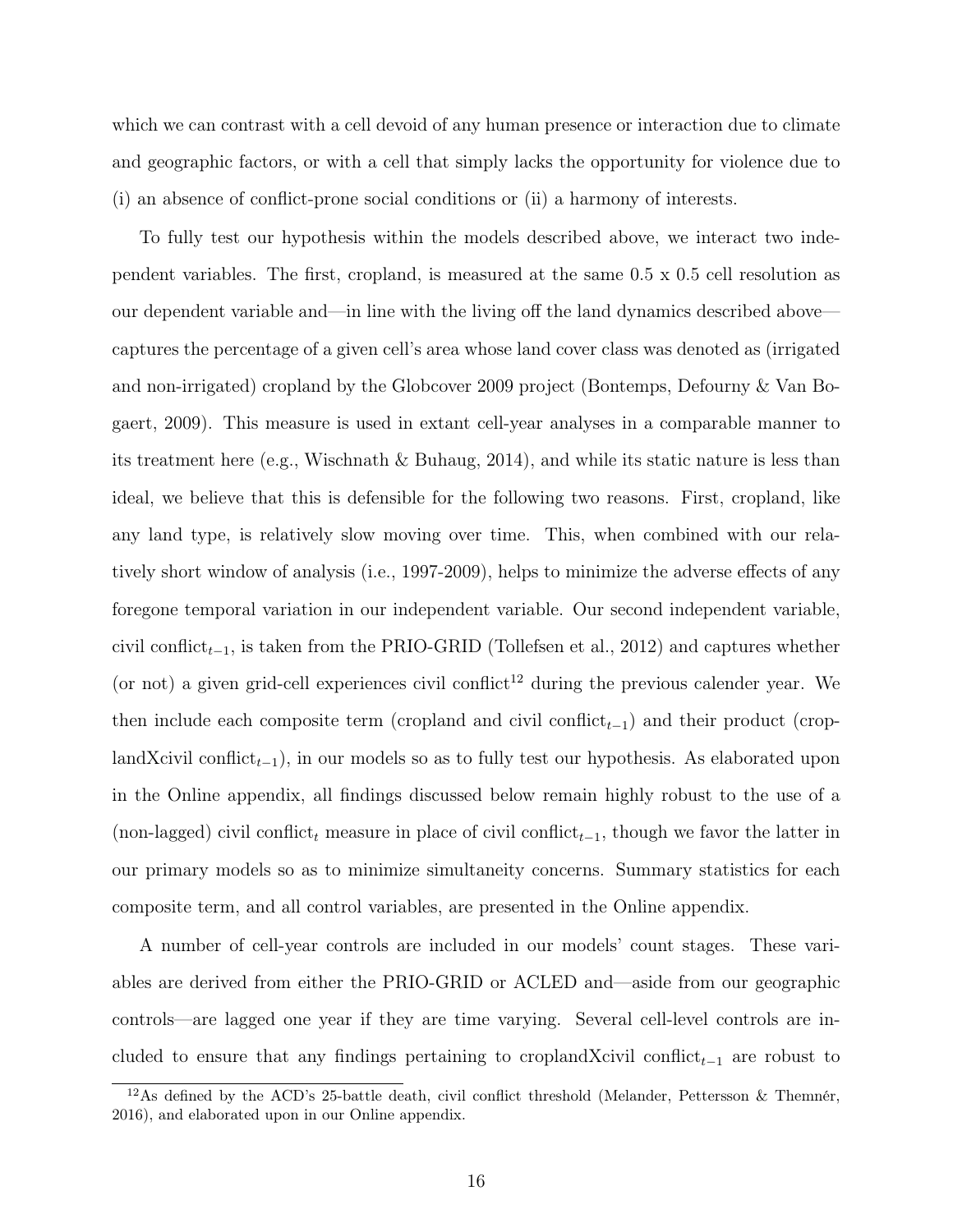proximate levels of violence against civilians. Here we specifically control for the spatial lag of violence<sub>t−1</sub> so as to ensure that our findings are attributable to the grid-cell specific effects of cropland and civil conflict<sub>t−1</sub>. Next, we account for civilian population, as well as state-penetration and economic wealth, by controlling for each cell's ln population<sub>t−1</sub>, travel time to the nearest major city (in logged minutes), and logged gross cell product (Nordhaus, 2006). We also control for a cell's broader geographic characteristics by including ln cell area, ln border distance, and a binary indicator denoting whether or not there was a change in the territorial control within a given grid cell. Finally, we additionally control for factors associated with various agricultural outcomes that are related to conflict but do not fit the causal story that we lay out above, in particular: ln precipitation<sub>t−1</sub>, drought<sub>t−1</sub>,<sup>13</sup> and temperature $_{t-1}$ .

To further verify that it is indeed our key independent variables, and not the politicaleconomic conditions commonly associated with the prevalence of croplands or conflict, that are affecting violence, the models presented below also include a number of additional country-year level controls. We first account for a country's political regime via an ordinal Polityt−<sup>1</sup> indicator (Marshall, Jaggers & Gurr, 2013), and its squared term, as political regime-type has been shown to be related to both violence against civilians (Valentino, Huth & Balch-Lindsay, 2004) and agricultural development (Bates & Block, 2013). Next, we include a country's (ln) military expenditure<sub>t−1</sub> (Singer, Bremer & Stucky, 1972), in order to hold constant countries' military resources— which we recognize may only pertain to some actors of interest (i.e., state rather than nonstate actors). Our fully specified models also include a country's overall ln GDP  $pc_{t-1}$  (World Bank, 2012), year fixed-effects, clustered standard errors (by cell-id). We further account for additional alternative arguments of civilian violence by adding a number of additional cell and country-year controls to the models discussed in our robustness section and Online appendix.

Lastly, we include several of the control variables listed above within the inflation-stage of

 $\frac{13}{13}$ An ordinal indicator of a cell's Standardized Precipitation Index (Tollefsen et al., 2012).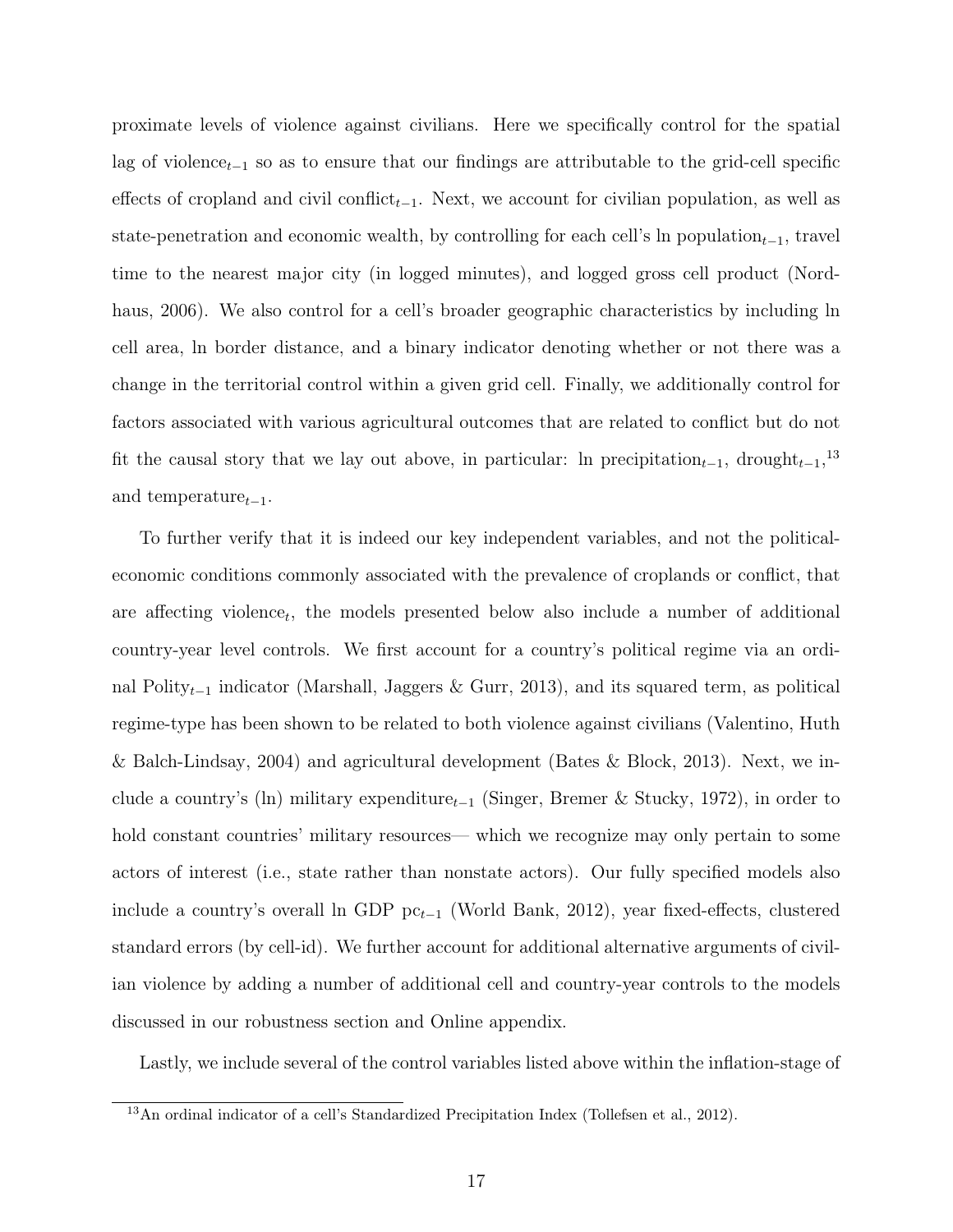our ZINB models. Recall that this stage of the ZINB model seeks to account for the factors that may systematically predispose some cells and regions to be structurally (non)violenceprone. As we contend that population presence is a necessary condition for a cell to have at least some opportunity for violence against civilians, we include our primary population controls, ln travel time, ln population<sub>t−1</sub>, and ln cell area, within our inflation stage. As more population implies more opportunities for violence, we expect the ln travel time to be positively associated with inflation, and the latter two measures to be negatively associated with inflation. Our justifications for including these population-oriented variables in our inflation-stages are consistent with extant zero-inflation civil conflict research (Hegre, Ostby & Raleigh, 2009; Fjelde & Hultman, 2014). We argued above that stable socio-political environments and an absence of violence each likely limit the opportunities for violence to arise within some cells and regions. Hence, we additionally include our cell-level civil conflict<sub>t−1</sub> measure in our inflation stages. This approach is consistent with previous conflict studies employing ZINB models, which demonstrated that previous civil conflict levels are robust predictors of zero-inflation in these contexts (Fjelde & Hultman, 2014; Bagozzi, 2015).

#### Results

Table 1 reports a baseline NB model of violence<sub>t</sub> against civilians followed by three ZINB models that each add an increasing number of control variables. While we wait to fully interpret our primary results until we have extracted and plotted the marginal effects of cropland on violence<sub>t</sub> at different levels of civil conflict<sub>t−1</sub>, we can note here that the directions and significance of our interaction term and its component parts are supportive of our hypothesis. The individual coefficient estimate on cropland reports the effect of cropland on violence<sub>t</sub> for conflict-prone (i.e., non-inflated) grid-cells that do not experience civil conflict<sub>t−1</sub>. Across all models in Table 1, the coefficient estimate on cropland is negative and significant, implying that—in support of our hypothesis—cropland has a violence<sub>t</sub> depressing effect in times of peace, ostensibly because these conditions compel armed actors to favor acts of co-optation over violence<sub>t</sub> in securing food resources from civilians. On the other hand, the coefficient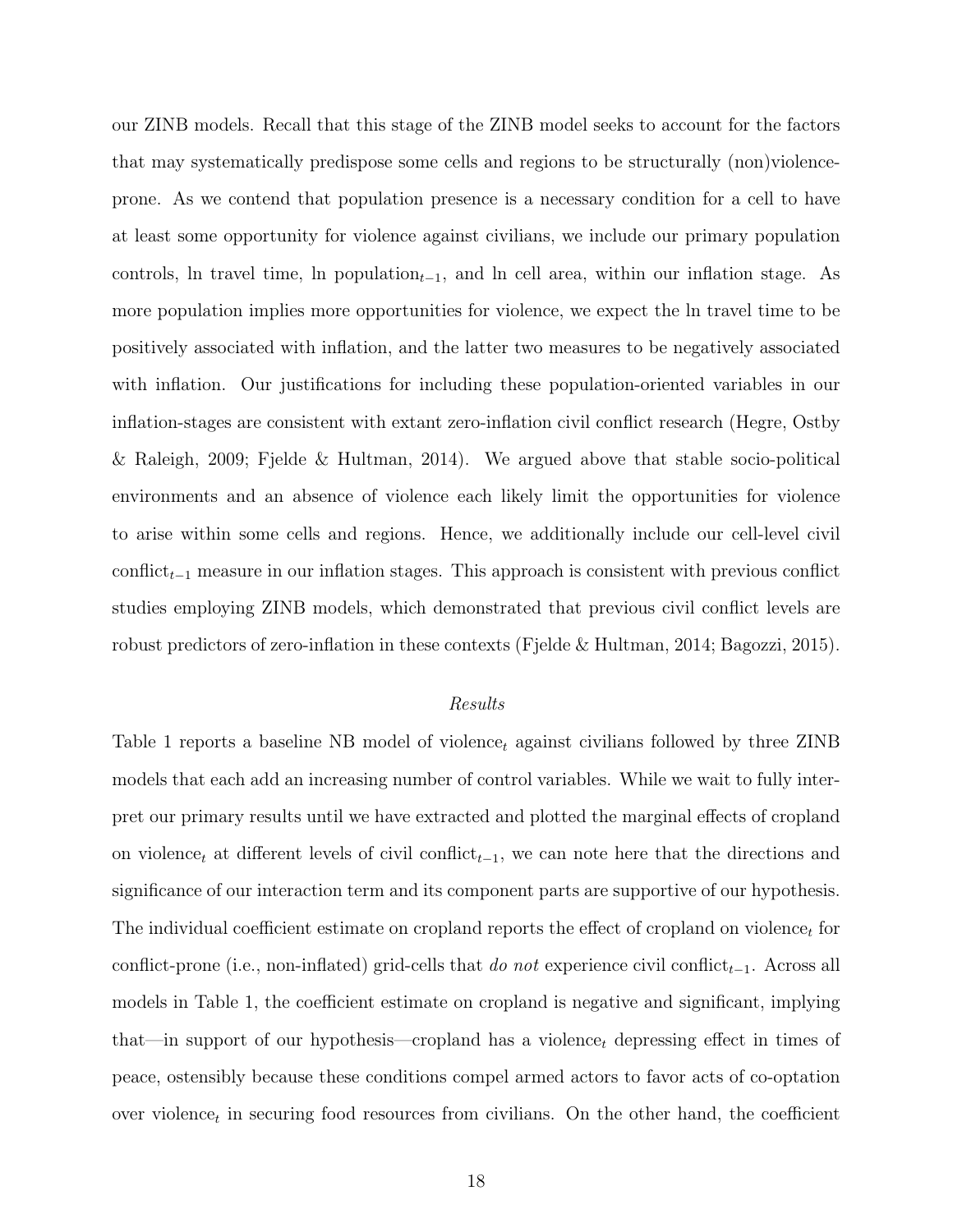on the interaction term (croplandXcivil conflict<sub>t-1</sub>) is positive and significant, implying that the marginal contribution of an increase in cropland within a given violence-prone grid-cell during times of civil conflict<sub>t−1</sub> is positive and statistically significant in Models 1-4. In support of our hypothesis, this suggests that increases in cropland have an added violence<sub>t</sub> intensifying effect during times of civil conflict, though again we must examine our marginal effects below to fully ascertain the significance of this result. Finally, note that the coefficient estimate for civil conflict<sub>t−1</sub> itself—which corresponds to the effects of civil conflict on violence<sub>t</sub> within violence-prone cells that are wholly devoid of cropland—is unstable in both its direction and significance across Models 1-4.

#### [Insert Table 1 here]

Before extracting our marginal effects, we examine our inflation stages to verify that our decision to use zero-inflated models is appropriate. The inflation stage estimate for civil conflict<sub>t−1</sub> is consistently negative and significant, suggesting that recent civil conflict makes a cell less likely to be inflated, and thus more likely to be able to experience violence against civilians in year  $t$ . Ln travel time is positive and significant in the inflation stages of Models 3-4, implying that the further one moves away from urban centers, the more likely that a given cell is an inflated case. Likewise, our estimate for ln population<sub>t−1</sub> is consistently negative and significant. This result, like that for ln travel time, indicates that cells that lack substantial population are more likely to be structurally predisposed from experiencing any level of violence against civilians.<sup>14</sup> Taken together, our inflation stage is performing as expected, which suggests that our decision to account for inflation was appropriate. Vuong tests support these claims, in indicating that each ZINB model reported in Table 1 is preferable to its NB counterpart  $(p < .01)$ .

Returning to the count stages of Models 1-4, the coefficient estimates for several control variables are statistically significant and warrant additional discussion here. Beginning with our country-year controls in Model 4, ln GDP  $pc_{t-1}$  and Polity<sub>t-1</sub> are each negative

<sup>14</sup>However, ln cell area is not significant in the inflation stages of Models 2-4.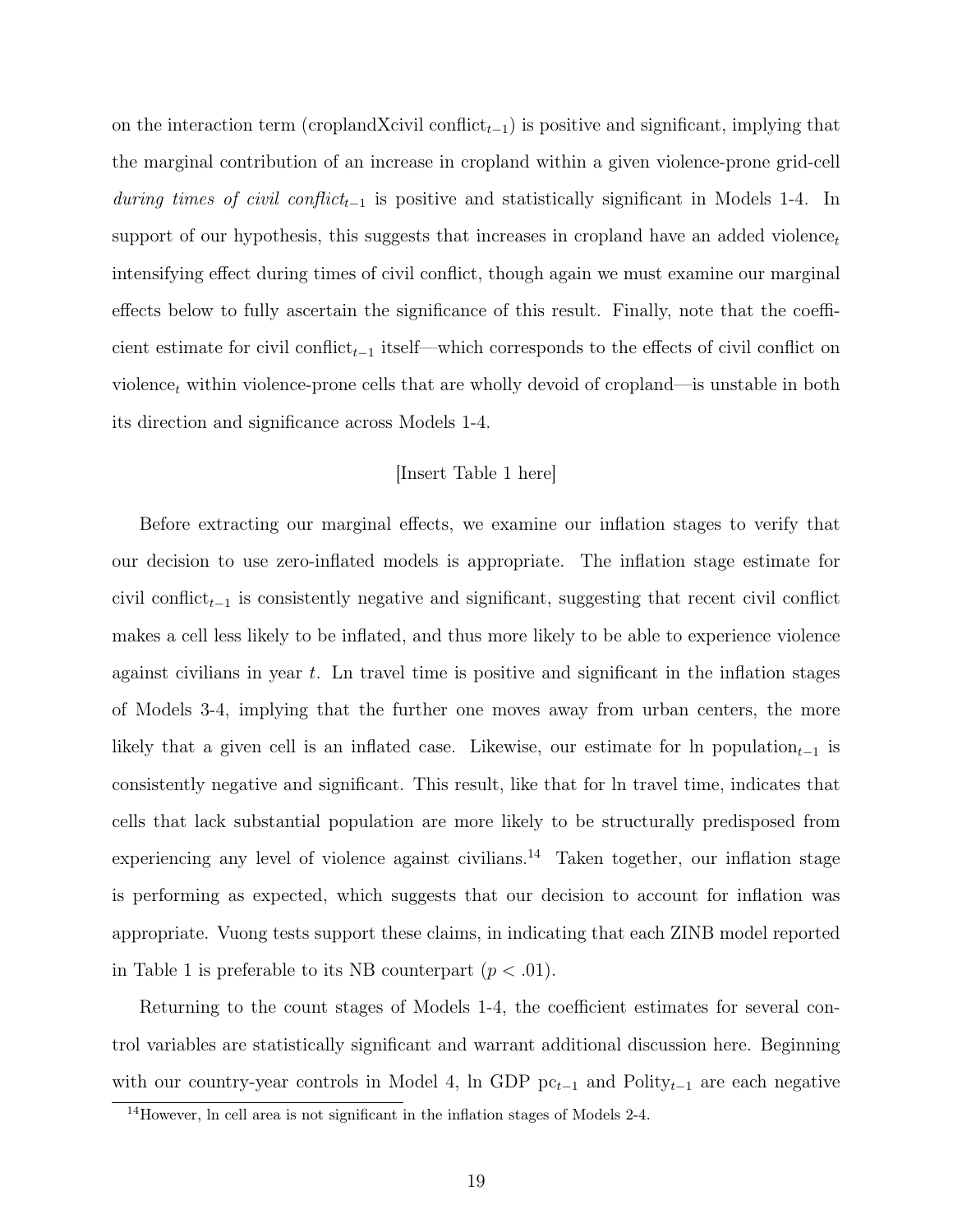and significant, suggesting that—conditional on a cell being able to experience violence<sub>t—</sub> more economic development and more democracy each reduce violence against civilians, though the positive and significant coefficient estimate on  $\text{Poly}_{t-1}^2$  implies that democracy may have a non-monotonic effect on such violence. Ln population<sub>t−1</sub> consistently implies that more populous violence-prone cells are more apt to experience violence<sub>t</sub> events. Ln  $precription<sub>t-1</sub>, unlike temperature<sub>t-1</sub> and drought<sub>t-1</sub>, is positive and significant in Models$ 3-4, implying that increased rainfall is positively associated with violence against civilians within these specifications. Finally, our larger ZINB specifications also intuitively reveal that more populous cells, as well as cells that are more proximate to either international borders or nearby to violence against civilians, or cells that have had a change in territorial control, are each more likely to experience violence against civilians provided that they are already violence-prone. The remaining coefficient estimates were not robust in direction and/or significance across Models 1-4 and hence are not discussed here.

#### [Insert Figure 1 here]

To evaluate whether our interaction supports our hypothesis, we combine the individual component terms of cropland and civil conflict<sub>t−1</sub>, along with civil conflict<sub>t−1</sub>, to plot the marginal effect of a reasonable change in cropland on violence<sub>t</sub> at each level of civil conflict<sub>t−1</sub> (i.e., for civil conflict<sub>t−1</sub> = 0 and civil conflict<sub>t−1</sub> = 1). To do so, we use our Model 4 estimates to calculate the percentage change in the expected count of violence<sub>t</sub> given a one standard deviation (SD) increase in cropland from its mean, at each level of civil conflict<sub>t−1</sub>, while holding all other count-stage control variables to their means or modes.<sup>15</sup> We plot these estimated marginal effects, along with their 95% confidence intervals, in Figure 1. As Figure 1 reveals, the marginal effect of a one SD increase in cropland within a non-civil conflict<sub>t-1</sub> cell is negative and statistically significant, implying that increases in cropland in times (and locations) of relative peace can be expected to significantly decrease an area's observed

<sup>&</sup>lt;sup>15</sup>In other words, these quantities are calculated from the outcome stage of our Model 4 estimates, and report the effects of our interaction on an (already) violence<sub>t-prone</sub> (i.e., non-inflated) observation.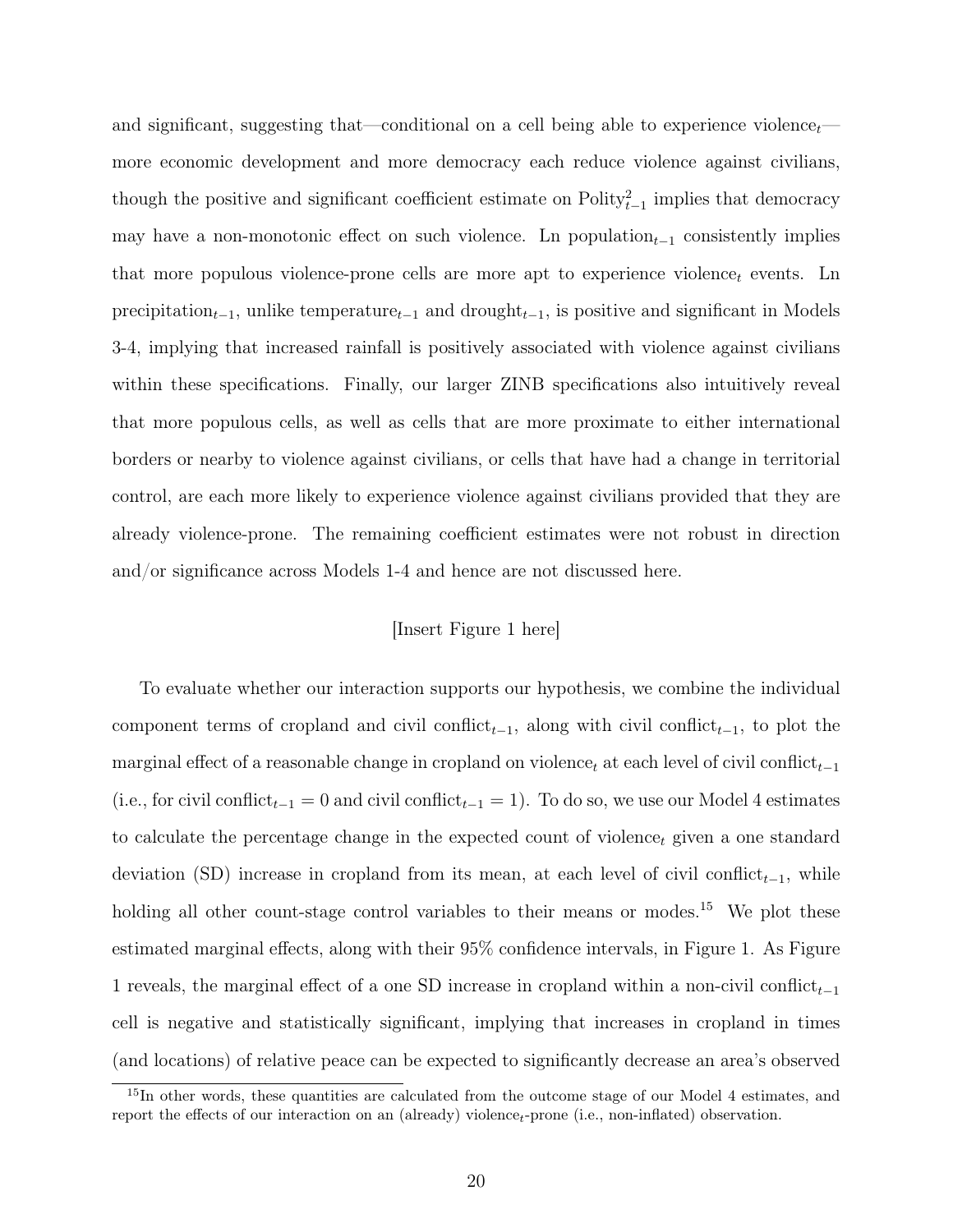instances of violence against civilians, in this case by roughly 18%. By contrast, Figure 1 also demonstrates that a comparable SD increase in cropland within a civil conflict<sub>t-1</sub> cell can instead lead to a statistically significant,  $21\%$  increase in the number of violence<sub>t</sub> events perpetrated against civilians by armed state or nonstate actors. These results support our hypothesis, and suggest that while cropland may indeed compel armed actors to pursue cooptive strategies towards civilians in times of peace, it may instead compel these actors to employ heightened tactics of violence<sub>t</sub> against civilians during times of war.

#### Robustness tests

To evaluate the sensitivity of our findings, we reassess our empirical models under a range of alternative specifications. We report all corresponding robustness tables in our Online appendix, and summarize each robustness model here. The first set of robustness models (Table A.III) incrementally add-in controls for local ethnic group composition, cell-level distance to national capitals, and (lagged) country-year level indicators of economic growth, the percentage of total cropland, oil and natural gas production, government repression, the presence of informal militias, and the presence of peacekeeping forces, as well as a lagged dependent variable to our full specification. Our primary findings remain statistically significant in light of these additional controls. In Table A.IV, we verify that our primary results hold to a variety of different model re-estimations, including (i) using a subsample of African countries that experienced at least one civil conflict<sub>t−1</sub> and (ii) African countries that did not, respectively, over the period of our analysis, (iii) employing a zero-inflated Poisson (ZIP) model, (iv) omitting year fixed effects and adding temporally lagged controls, (v) using the a dependent count "atrocities" variable derived from the Political Instability Task Force (PITF) Worldwide Atrocities Dataset (PITF, 2009) for government and nongovernment perpetrators, (vi) removing outliers from our sample, (vii) employing an alternate cropland measure (ISAM-HYDE) collapse to the (larger) 1 x 1 decimal degree grid-cells, (viii) using an alternate version of our spatial lag, (ix) samples limited to below average military expenditure and military expenditure per soldier country-years, and  $(x)$  a logistic regression using pe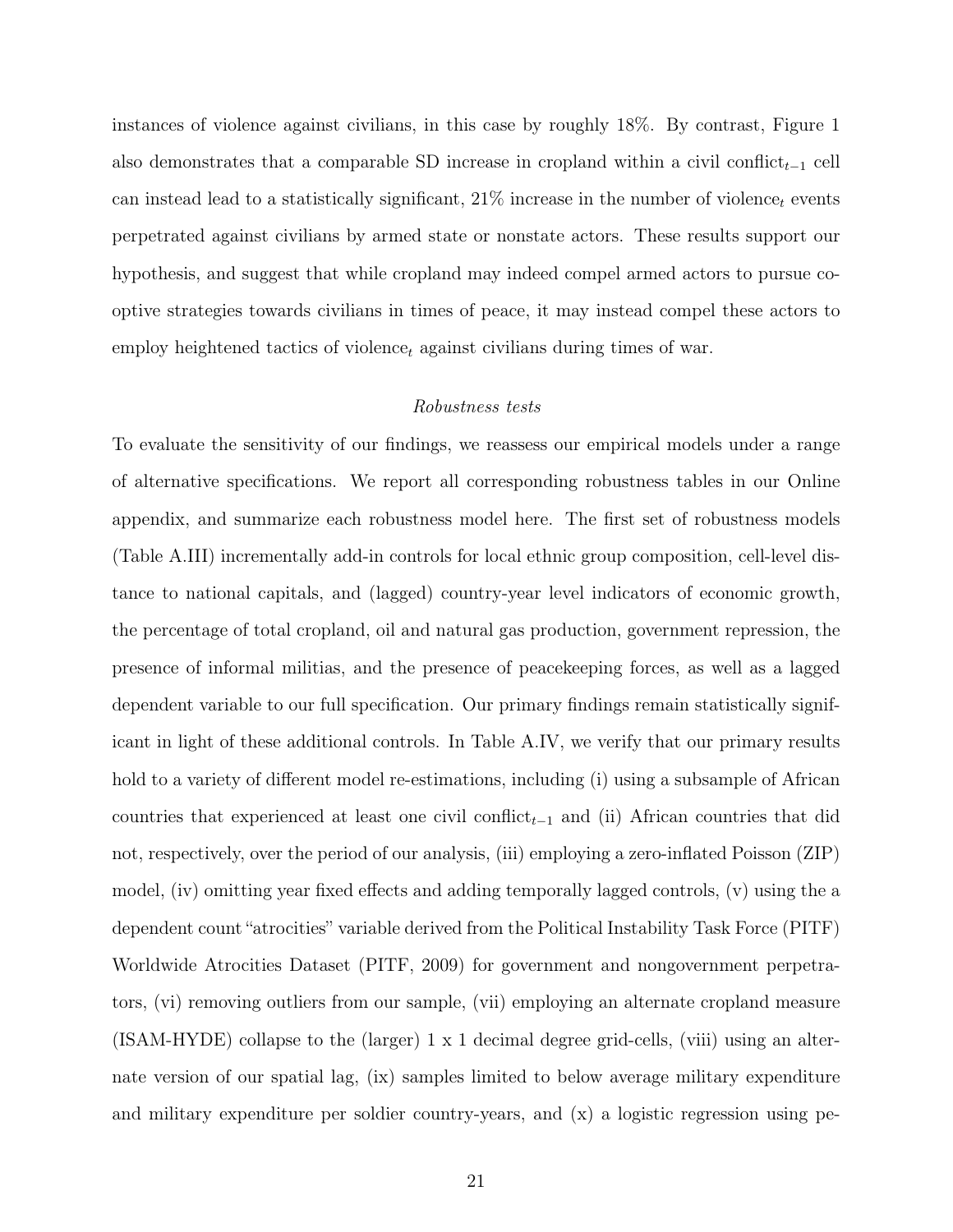nalized maximum likelihood estimation to address the relative rarity of our violence<sub>t</sub> events. Finally, Tables A.V-A.VIII then establish that our results are reasonably robust to the use of civil conflict<sub>t</sub> in place of civil conflict<sub>t-1</sub>, to the disaggregation of civilian-directed violence by perpetrator, and to alternate approaches to controlling for territorial change, and to multilevel Bayesian random effect specification with random effects at the cell-level, country-level, and cell and country-levels simultaneously. In all cases, our core results remain significant to at least the  $p < 0.05$  level.

## Conclusion

This article contends that the prevalence of croplands will increase the incidence of violence against civilians during periods of conflict, but will decrease such violence during times of relative peace. During the latter, armed actors—be they government or rebel troops anticipate a high frequency of future interactions with the local population. They therefore prefer the more sustainable strategy of co-opting the local population in order to obtain necessary food access. Locals will also perceive that interactions with armed troops will continue for the foreseeable future, making the promises for rewards or punishments offered by these actors more credible, while also reducing the likelihood that another actor would conquer the region and punish those who supported the previous occupier. These dynamics reverse during times of active civil conflict. Armed groups have shorter horizons of interaction with locals, while the need to obtain food for immediate use becomes more acute. Civilians view armed actors' promises as less credible, becoming more concerned that the area will be taken over by a different group that may punish those who supported the previous occupier. This makes the use of violence against civilians more optimal for armed troops, as the benefits associated with securing maximum food access through this immediate strategy outweigh the costs of foregone cooperation and access to food in the future. We find empirical evidence for cropland's anticipated conflict-contingent effects on violence against civilians within a cell-year sample of African countries (1997-2009).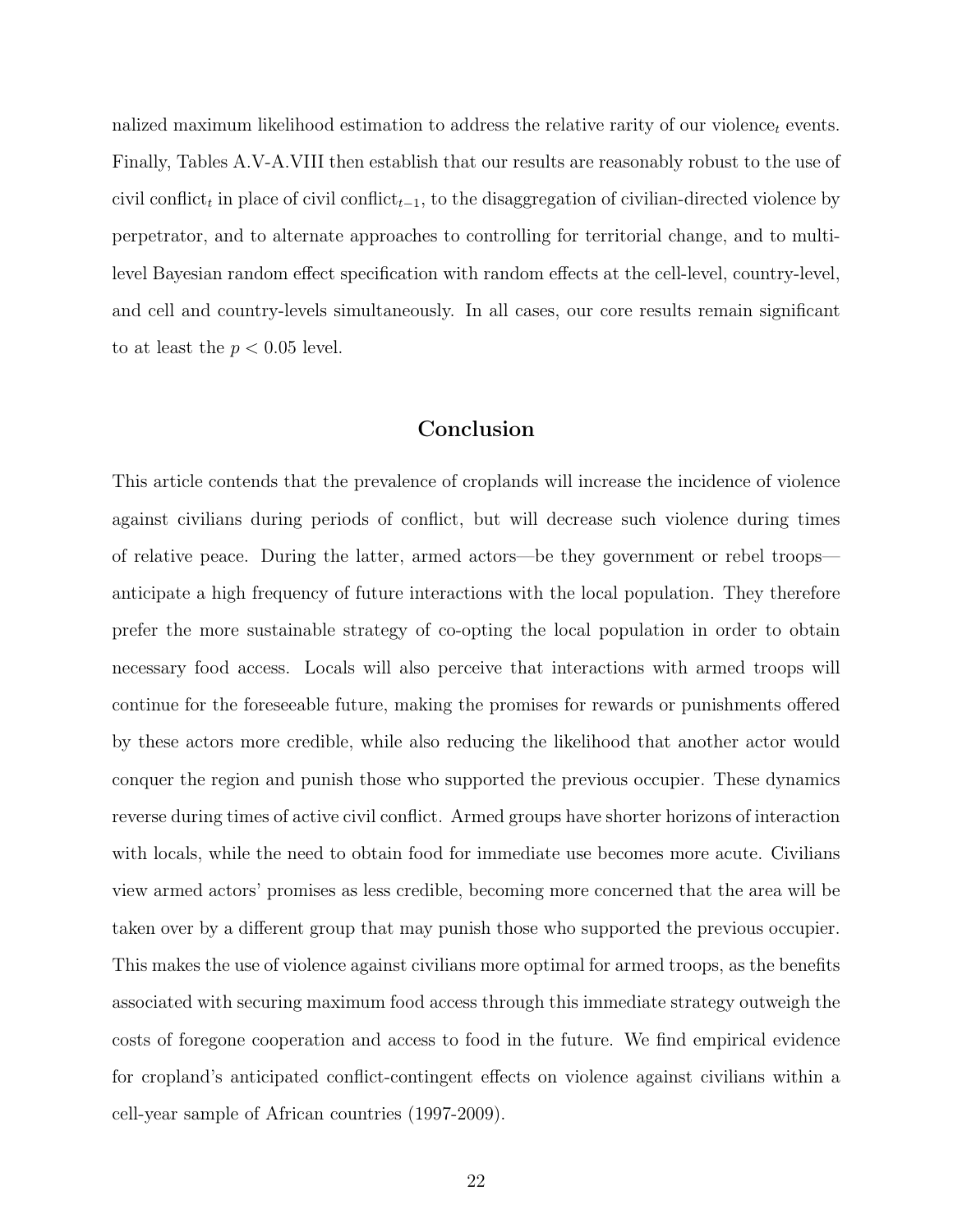These findings suggest that the negative externalities arising from local interactions between civilians and armed troops remain a large and important component to one sided violence, and are deserving of our attention. In focusing on the varying constraints produced in zones of cropland, active conflict, and relative peace, we show that the shift from positive to negative externalities arising from troops' needs for food security explains a portion of the observed variation in violence against civilians. This represents an important step in advancing our understandings of (i) atrocities inside and outside of civil conflict settings and (ii) atrocities arising from bottom-up phenomena, rather than from deliberate top-down policies. These results also have several important policy implications. For example, our insights into armed agents' motivations for violence against civilians illuminate a new mechanism through which such violence can be ameliorated: improvements in food distribution within conflict afflicted zones. In this regard, our findings speak to extant studies emphasizing the role of the UN in reducing civilian causalities (e.g., Hultman, Kathman & Shannon, 2013), as food aid is often a relevant UN service in such cases. Likewise, our study may also help to identify precisely where within a given country UN forces or other external parties could intervene more generally, so as to most effectively prevent violence against civilians during ongoing conflict: in food abundant, agricultural areas.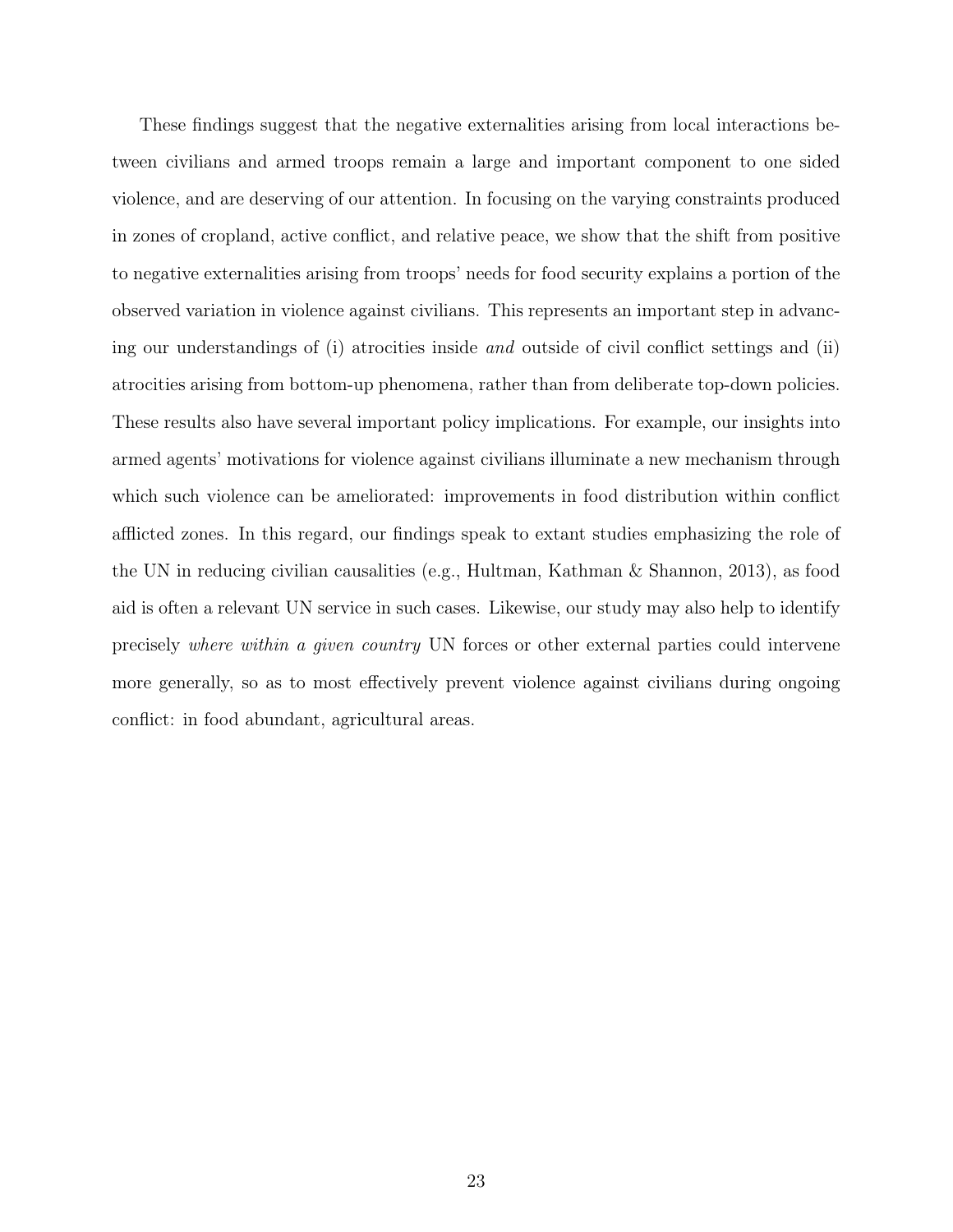

Figure 1: Marginal effect of 1SD increase in cropland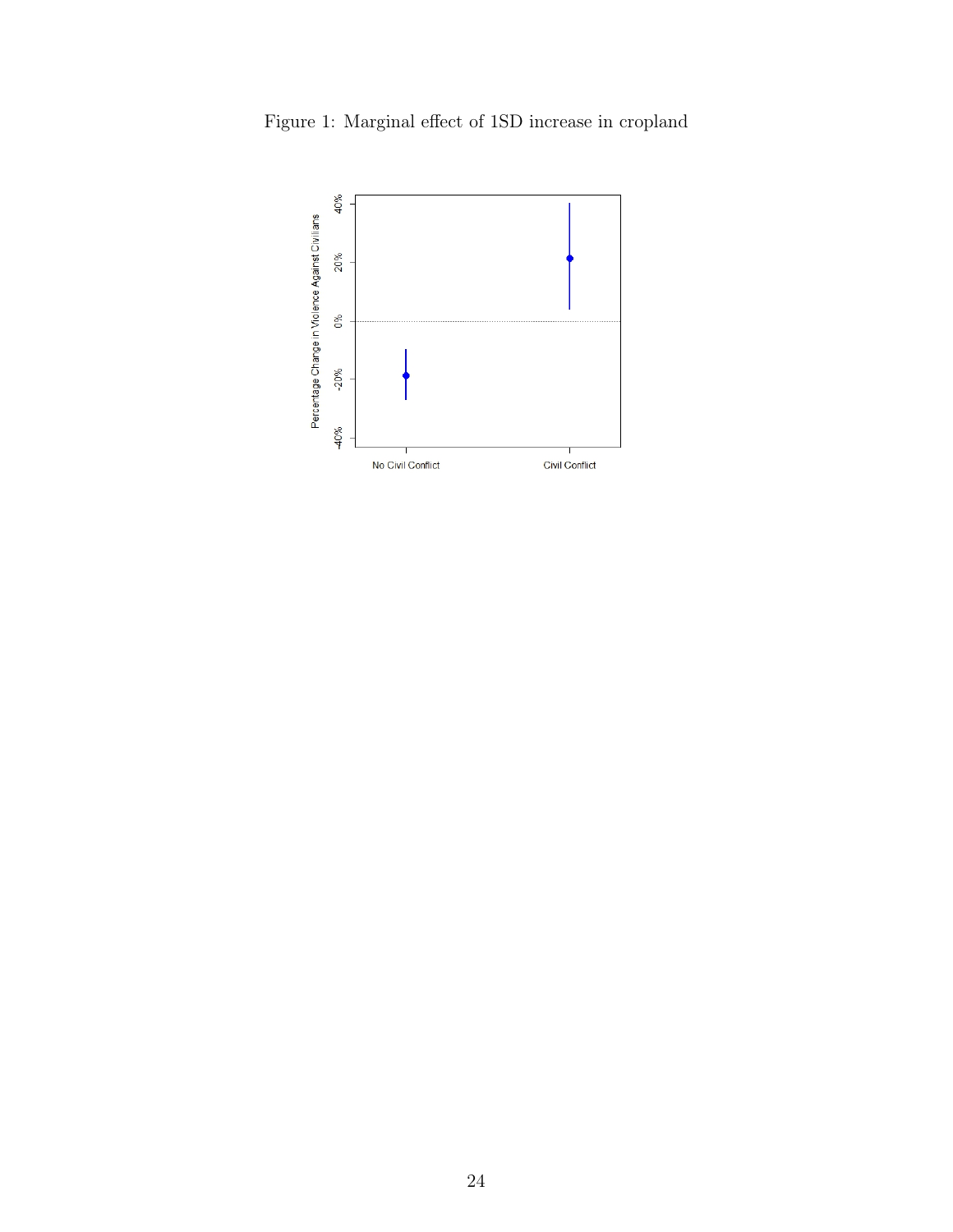|                                            | Model 1               | Model 2               | Model 3               | Model 4               |
|--------------------------------------------|-----------------------|-----------------------|-----------------------|-----------------------|
| Count Stage                                |                       |                       |                       |                       |
| Civil conflict <sub><math>t-1</math></sub> | $0.591**$<br>(0.137)  | 0.192<br>(0.192)      | 0.062<br>(0.191)      | $-0.353$<br>(0.201)   |
| Cropland                                   | $-0.007**$<br>(0.002) | $-0.011**$<br>(0.002) | $-0.011**$<br>(0.002) | $-0.008**$<br>(0.002) |
| CroplandXCivil conflict <sub>t-1</sub>     | $0.023**$<br>(0.003)  | $0.021**$<br>(0.003)  | $0.019**$<br>(0.003)  | $0.016**$<br>(0.003)  |
| Ln population $_{t-1}$                     | $0.829**$<br>(0.055)  | $0.495**$<br>(0.058)  | $0.219**$<br>(0.058)  | $0.243**$<br>(0.059)  |
| Ln cell area                               | $-0.126$<br>(0.120)   | $-0.082$<br>(0.180)   | $-0.116$<br>(0.444)   | $-0.813$<br>(0.458)   |
| Ln $\text{GCP}_{t-1}$                      | $-0.393**$<br>(0.088) | $-0.382**$<br>(0.084) | 0.072<br>(0.093)      | $0.298**$<br>(0.115)  |
| Ln travel time                             | $-0.216$<br>(0.130)   | 0.087<br>(0.147)      | $-0.298$<br>(0.152)   | $-0.048$<br>(0.136)   |
| Temperature $_{t-1}$                       |                       |                       | 0.009<br>(0.013)      | $-0.010$<br>(0.014)   |
| Ln precipitation $_{t-1}$                  |                       |                       | $0.601**$<br>(0.081)  | $0.368**$<br>(0.086)  |
| $Drought_{t-1}$                            |                       |                       | $-0.065$<br>(0.046)   | $-0.084$<br>(0.045)   |
| Ln distance to border                      |                       |                       | $-0.428**$<br>(0.045) | $-0.340**$<br>(0.047) |
| Spatial lag $DV_{t-1}$                     |                       |                       |                       | $0.262**$<br>(0.051)  |
| Ln GDP $pc_{t-1}$                          |                       |                       |                       | $-0.236**$<br>(0.068) |
| $\text{Poly}_{t-1}$                        |                       |                       |                       | $-0.031**$<br>(0.011) |
| Polity $t_{t-1}^2$                         |                       |                       |                       | $0.007**$<br>(0.002)  |
| Ln military expenditure $_{t-1}$           |                       |                       |                       | $0.009\,$<br>(0.040)  |
| Territorial change                         |                       |                       |                       | $1.795***$<br>(0.119) |
| Inflation Stage                            |                       |                       |                       |                       |
| Ln travel time                             |                       | $0.335***$<br>(0.102) | $0.294*$<br>(0.118)   | $0.294*$<br>(0.149)   |
| Ln population $_{t-1}$                     |                       | $-0.600**$<br>(0.044) | $-0.577**$<br>(0.049) | $-0.605**$<br>(0.058) |
| Ln cell area                               |                       | 0.104<br>(0.135)      | $-0.139$<br>(0.416)   | $-0.687$<br>(0.508)   |
| Civil conflict <sub>t-1</sub>              |                       | $-0.583**$<br>(0.107) | $-0.820**$<br>(0.119) | $-1.270**$<br>(0.173) |
| Constant                                   |                       | $5.925***$<br>(1.357) | $7.801*$<br>(3.539)   | $12.182**$<br>(4.301) |
| Ν                                          | 125,395               | 125,395               | 117,969               | 106,507               |

Table 1: Violence against civilians

Values in parentheses are robust standard errors clustered by cell-id; <sup>\*\*</sup> indicates  $p < .01$ , <sup>\*</sup> indicates  $p \triangleleft 255$ ; \*\* indicates  $p < .01$ , \* indicates  $p \triangleleft 595$ ;<br>Year fixed effects included in all models though not reported here.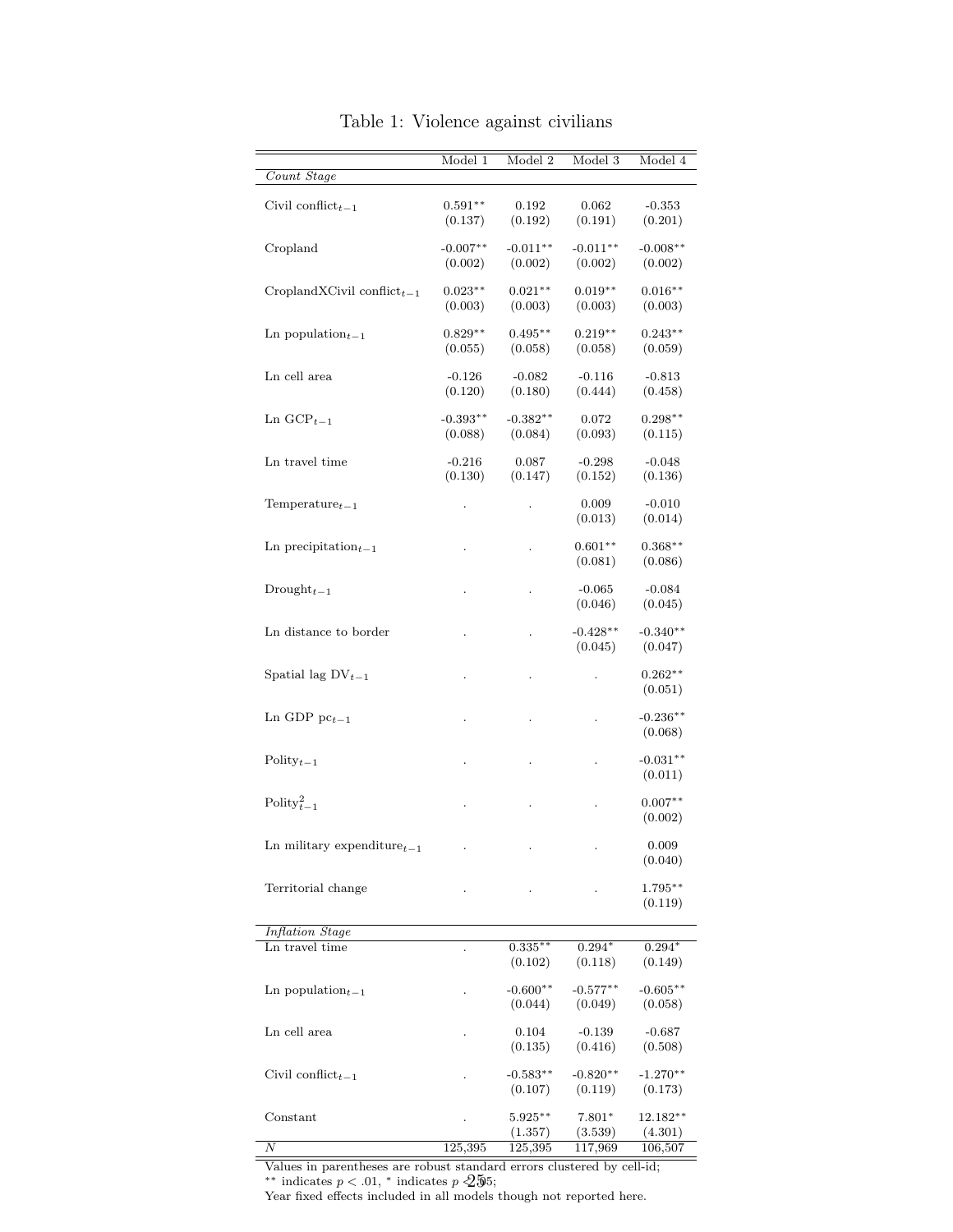### References

- Azam, Jean-Paul & Anke Hoeffler (2002) Violence against civilians in civil wars: Looting or terror? Journal of Peace Research 39(4): 461–485.
- Bagozzi, Benjamin E. (2015) Forecasting civil conflict with zero-inflated count models. Civil *Wars*  $17(1)$ : 1-24.
- Bagozzi, Benjamin E. (2016) On malaria and the duration of civil war. Journal of Conflict Resolution 60(5): 813–839.
- Barrett, Christopher B. (2010) Measuring food insecurity. Science 327: 825–828.
- Bates, Robert H. & Steven A. Block (2013) Revisiting african agriculture: Institutional change and productivity growth. Journal of Politics 75(2): 372–384.
- Bontemps, Sophie; Pierre Defourny & Eric Van Bogaert (2009) Globcover 2009. products description and validation report.
- Cilliers, Jakkie (2000) Resource wars—a new type of insurgency. In: Jakkie Cilliers & Christian Dietrich (eds) Angola's War Economy: The Role of Oil and Diamonds. Pretoria: Institute for Security Studies, 1–19.
- Collier, Paul & Anke Hoeffler (2005) Resource rents, governance, and conflict. *Journal of* Conflict Resolution 49(4): 625–633.

Das, Samir Kumar (2007) Conflict and peace in india's northeast: The role of civil society.

- Davis, Anthony (2010) Borderline support malaysia and indonesia aid thai insurgency.
- Doom, Ruddy & Koen Vlassenroot (1999) Kony's message: A new koine? the lord's resistance army in nothern uganda. African Affairs 98: 5–36.
- Dunn, Kevin C. (2004) Uganda: The loard's resistance army. Review of Africa Political Economy 31(99): 139–142.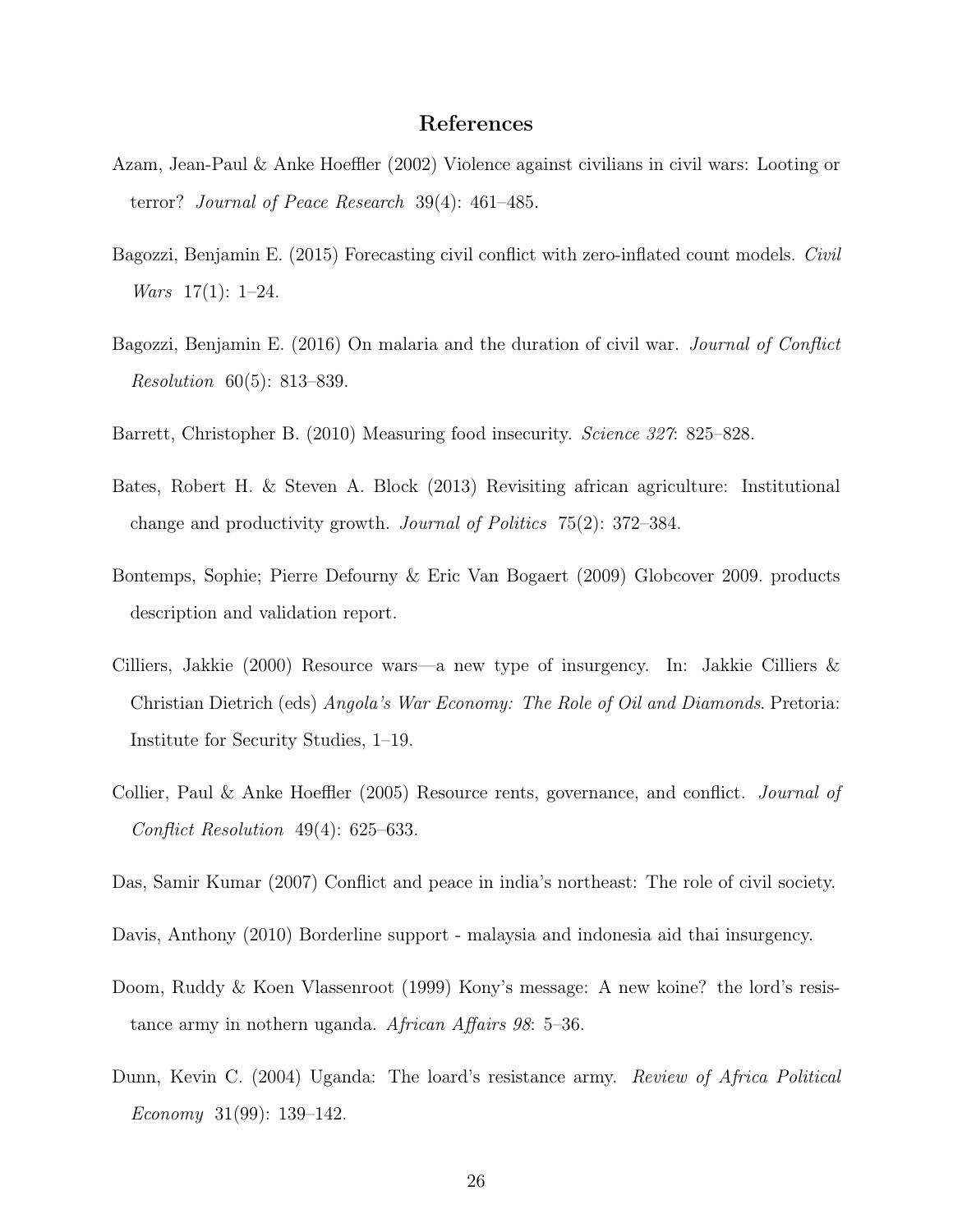- Fearon, James D. & David D. Laitin (2003) Ethnicity, insurgency, and civil war. American Political Science Review 97(1): 75–90.
- Fjelde, Hanne & Lisa Hultman (2014) Weakening the enemy: A disaggregated study of violence against civilians in africa. Journal of Conflict Research 58(7): 1230–1257.
- Hansen, Stig Jarle (2013) Al-Shabaab in Somalia: The History and Ideology of a Militant Islamist Group, 2005-2012. London, UK: Hurst and Co.
- Hegre, Haavard; Gudrun Ostby & Clionadh Raleigh (2009) Poverty and civil war events: A disaggregated study of liberia. Journal of Conflict Resolution 53(4): 598–623.
- Hendrix, Cullen S. & Hen-Jan Brinkman (2013) Food security and conflict dynamics. Stability: Internatioal Journal of Security and Development 2(2).
- Hendrix, Cullen S. & Stephan Haggard (2015) Global food prices, regime type, and urban unrest in the developing world. Journal of Peace Research 52(2): 143–157.
- Homer-Dixon, Thomas F. & Jessica Blitt (1998) Ecoviolence: Links Among Environment, Population and Security. Lanham, MD: Rowman & Littlefield.
- Hultman, Lisa; Jacob Kathman & Megan Shannon (2013) United nations peacekeeping and civilian protection in civil war. American Journal of Political Science 57(4): 875–891.
- Humphreys, Macartan & Jeremy M. Weinstein (2008) Handling and manhandling civilians in civil war. American Political Science Review 100(3): 429–447.
- Kalyvas, Stathis N. (2006) The Logic of Violence in Civil War. Cambridge: Cambridge University Press.
- Kastner, Thomas; Maria Jose Ibarrola Rivas, Wolfgang Koch & Sanderine Nonhebel (2012) Global changes in diets and the consequences for land requirements for food. *Proceedings* of the National Academy of Science 109(18): 6868–6872.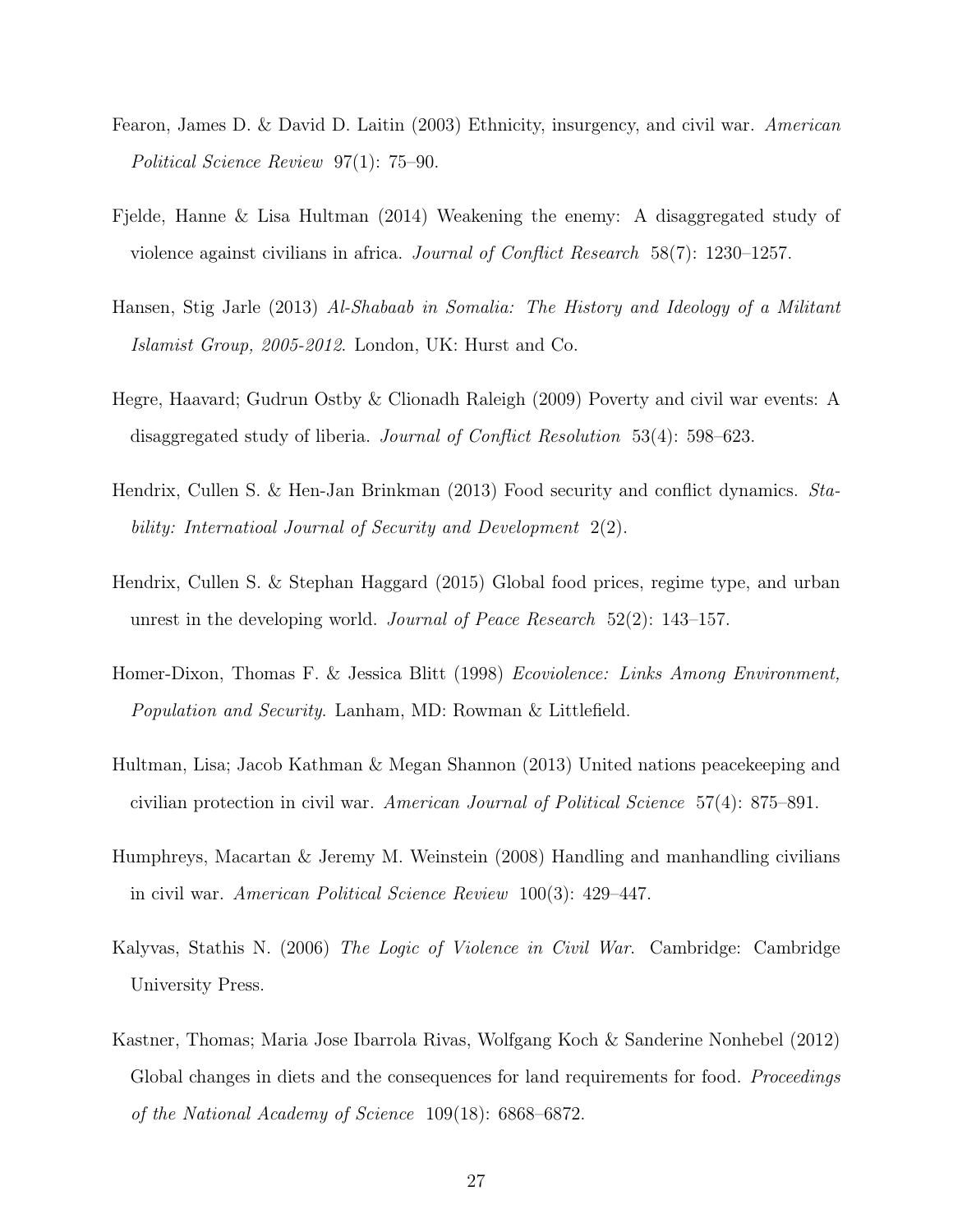Keen, David (2005) Conflict and Collusion in Sierra Leone. Suffolk: James Currey.

- Koren, Ore & Benjamin E. Bagozzi (2016) From global to local, food insecurity is associated with contemporary armed conflicts. Food Security 8(5): 999–1010.
- Marshall, M. G.; T. R. Jaggers & K. Gurr (2013) Polity iv project: Political regime characteristics and transitions, 1800-2012.
- Melander, Erik; Therése Pettersson & Lotta Themnér (2016) Organized violence, 1989-2015. Journal of Peace Research 53(5): 727–742.
- Mkandawire, Thandika (2002) The terrible toll of post-colonial 'rebel movements' in africa: Towards an explanation of the violence against the peasantry. Journal of Modern African Studies 40(2): 181–215.
- Nordhaus, William D. (2006) Geography and macroeconomics: New data and new findings. Proceedings of the National Academy of Sciences 103(10): 3150–3517.
- PITF (2009) Political instability task force worldwide atrocities event data collection codebook version 1.0b2.
- Raleigh, Clionadh (2012) Violence against civilians: A disaggregated analysis. International Interactions 38(4): 462–481.
- Raleigh, Clionadh & Caitriona Dowd (2015) Armed conflict location and event data project (acled) codebook.
- Raleigh, Clionadh; Andrew Linke, Håvard Hegre & Joakim Karlsen (2010) Introducing acled: An armed conflict location and event dataset. *Journal of Peace Research* 47(5): 651–660.
- Salehyan, Idean; David Siroky & Reed M. Wood (2014) External rebel sponsorship and civilian abuse: A principal-agent analysis of wartime atrocities. International Organization 68(3): 633–661.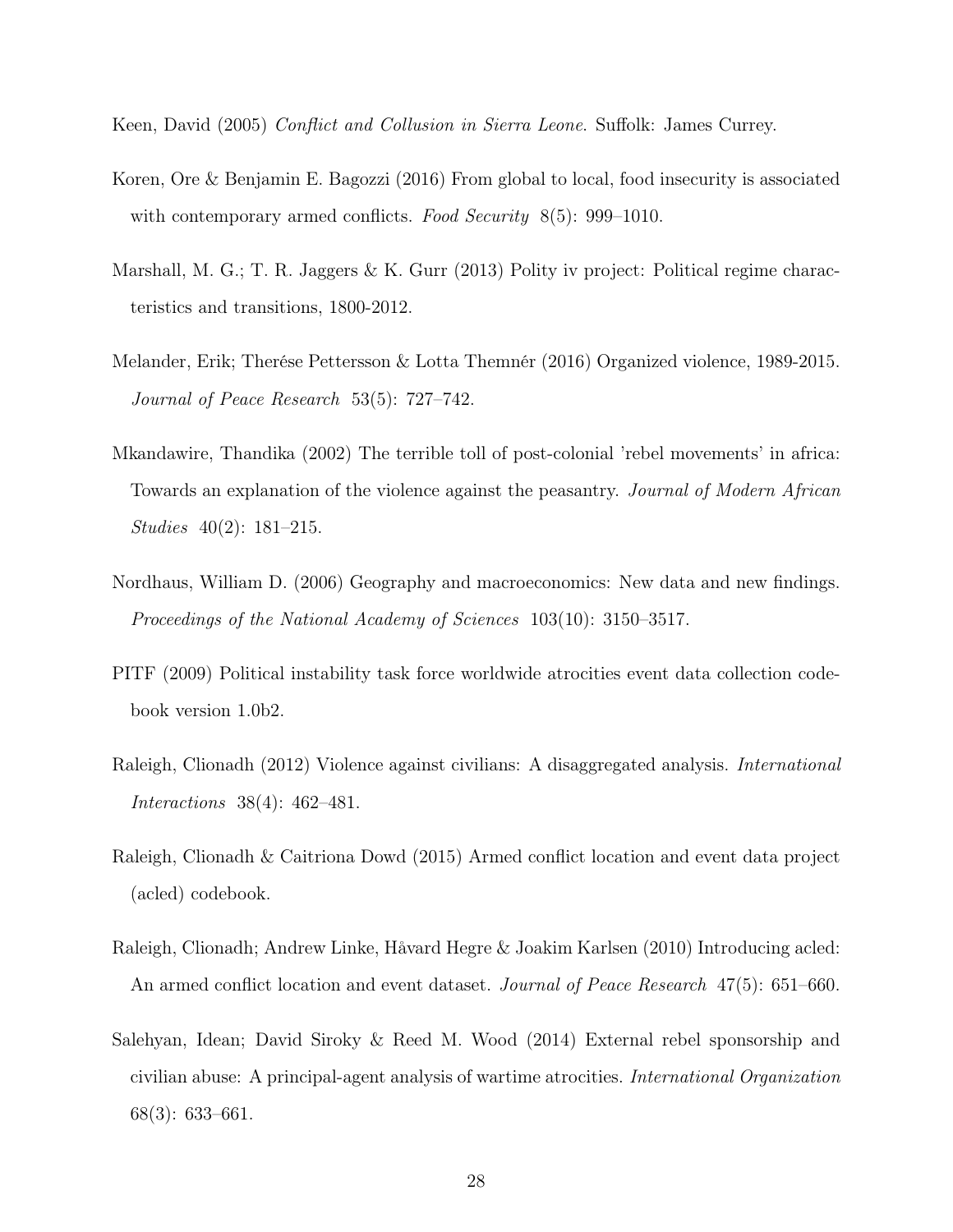- Sarbahi, Anoop K (2014) Insurgent-population ties and the variation in the trajectory of peripheral civil wars. Comparative Political Studies 47(10): 1470–1500.
- Singer, J. David; Stuart Bremer & John Stucky (1972) Capability distribution, uncertainty, and major power war, 1820-1965. In: Bruce Russett (ed.) Peace, War, and Numbers. Beverly Hills: Sage.
- Stearns, Jason (2011) Dancing in the Glory of Monsters: The Collapse of the Congo and the Great War of Africa. New York, NY: Public Affairs.
- Sundar, N. (2007) Subalterns and Sovereigns: An Anthropological History of Bastar (1854- 2006), 2nd Edition. Delhi: Oxford University Press.
- Theisen, Ole Magnus; Nils P Gleditsch & Halvard Buhaug (2013) Is climate change a driver of armed conflict? Climatic Change 117: 613–625.
- Toft, Monica Duffy (2006) Issue indivisibility and time horizons as rationalist explanations for war. Security Studies  $15(1)$ : 34–69.
- Tollefsen; Andreas Forø, Havard Strand & Halvard Buhaug (2012) Prio-grid: A unified spatial data structure. Journal of Peace Research 49(2): 363–374.
- Urdal, Henrik (2005) People vs. malthus: Population pressure, environmental degradation, and armed conflict revisited. Journal of Peace Research 42(4): 417–434.
- Valentino, Benjamin; Paul Huth & Dylan Balch-Lindsay (2004) 'draining the sea:' mass killing and guerilla warfare. International Organization 58(2): 375–407.
- Varshney, Ashutosh; Rizal Panggabean & Mohammad Zulfan Tadjoeddin (2004) Patterns of collective violence in indonesia (1990-2003).
- Weinstein, Jeremy M. (2007) Inside Rebellion: The Politics of Insurgent Violence. Cambridge, UK: Cambridge University Press.